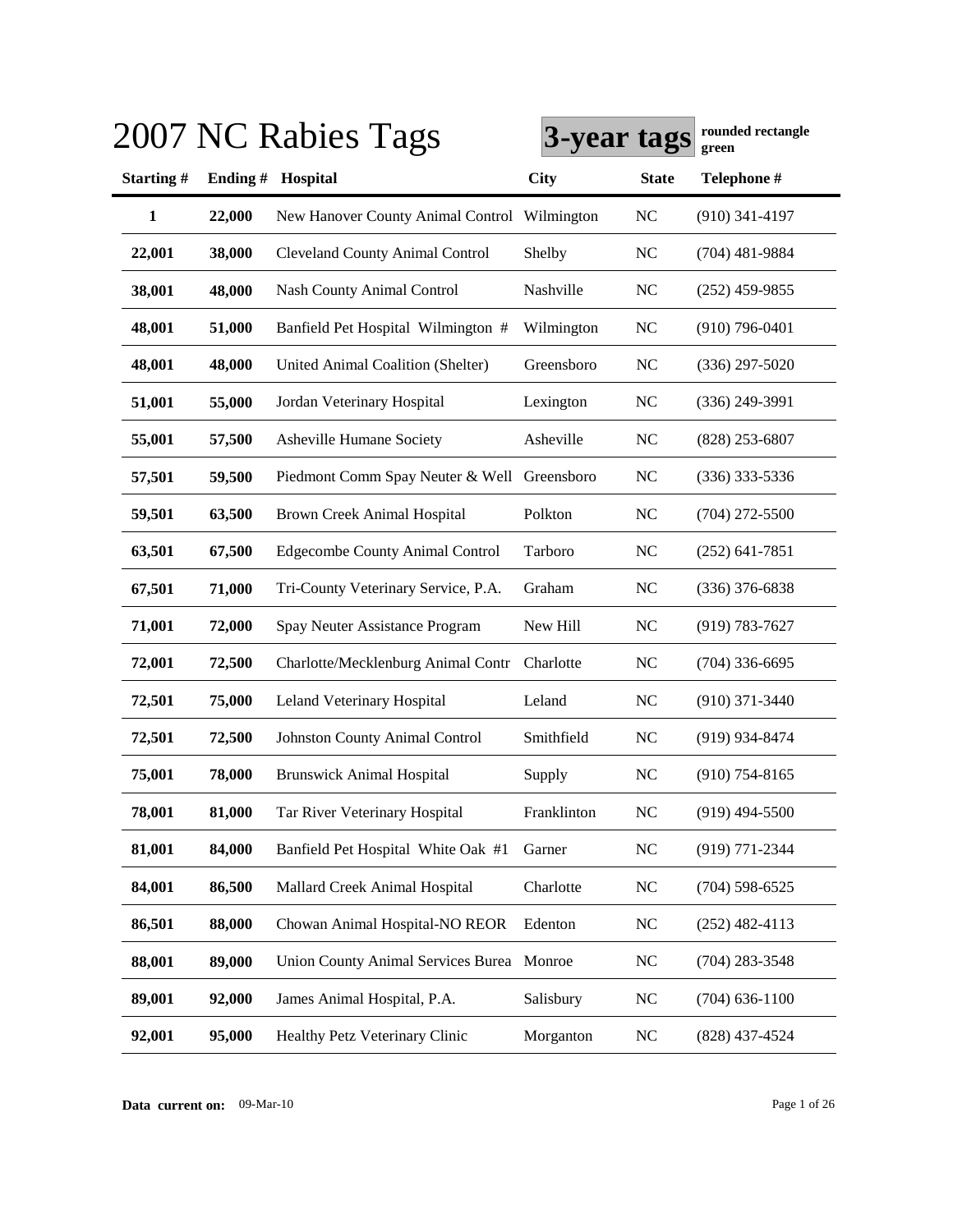|           |         | 2007 NC Rabies Tags                            | 3-year tags       |                | rounded rectangle<br>green |
|-----------|---------|------------------------------------------------|-------------------|----------------|----------------------------|
| Starting# | Ending# | Hospital                                       | <b>City</b>       | <b>State</b>   | Telephone #                |
| 95,001    | 97,500  | Carrboro Plaza Veterinary Clinic, P.           | Carrboro          | <b>NC</b>      | $(919)$ 929-0031           |
| 97,501    | 100,000 | Vets for Pets Animal Hospital of Dun Dunn      |                   | <b>NC</b>      | $(910) 892 - 3540$         |
| 100,001   | 102,500 | Southeastern Veterinary Hospital, P.           | Lumberton         | <b>NC</b>      | $(910)$ 739-9411           |
| 102,501   | 105,000 | Robinson Veterinary Clinic                     | Newton            | <b>NC</b>      | $(828)$ 294-2900           |
| 105,001   | 107,000 | Long Animal Hospital                           | Charlotte         | <b>NC</b>      | $(704)$ 523-2996           |
| 107,001   | 109,000 | Pasquotank Animal Hospital                     | Elizabeth City    | NC             | $(252)$ 264-3371           |
| 109,001   | 110,500 | Ironton Animal Hospital                        | Iron Station      | <b>NC</b>      | $(704) 732 - 4424$         |
| 110,501   | 112,000 | <b>Iredell County Animal Control</b>           | Statesville       | <b>NC</b>      | $(704)$ 878-5424           |
| 112,001   | 113,500 | Havelock Animal Hospital, Inc.                 | Havelock          | <b>NC</b>      | $(252)$ 447-7119           |
| 113,501   | 116,500 | Waxhaw Animal Hospital                         | Waxhaw            | N <sub>C</sub> | $(704)$ 843-2269           |
| 116,501   | 119,500 | Porters Neck Veterinary Hospital               | Wilmington        | NC             | $(910) 686 - 6297$         |
| 119,501   | 122,000 | Cumberland County Health Dept.                 | Fayetteville      | <b>NC</b>      | $(910)$ 433-3673           |
| 122,001   | 124,000 | Abri Veterinary Hospital, Inc.                 | Winston-Salem     | N <sub>C</sub> | (336) 785-9228             |
| 124,001   | 126,000 | Alamance Veterinary Hospital                   | <b>Burlington</b> | <b>NC</b>      | $(336)$ 228-1773           |
| 126,001   | 128,000 | Academy Animal Hospital, P.A.                  | Jacksonville      | <b>NC</b>      | $(910)$ 353-3131           |
| 128,001   | 130,000 | Central Carolina Vet Hospital NO RE Burlington |                   | <b>NC</b>      | $(336)$ 229-0060           |
| 130,001   | 132,000 | Animal Care Center of New Bern                 | New Bern          | <b>NC</b>      | $(252)$ 636-5040           |
| 132,001   | 134,000 | Magnolia Animal Hospital                       | Raleigh           | <b>NC</b>      | $(919) 873 - 9190$         |
| 134,001   | 136,000 | Cherryville Animal Hospital                    | Cherryville       | <b>NC</b>      | $(704)$ 435-5475           |
| 136,001   | 138,000 | Neuse Veterinary Clinic                        | New Bern          | <b>NC</b>      | $(252)$ 637-7128           |
| 138,001   | 140,000 | Fox Run Veterinary Services                    | Asheville         | <b>NC</b>      | $(828)$ 645-2908           |
| 140,001   | 141,500 | Academy Animal Hospital of Laurinb             | Laurinburg        | <b>NC</b>      | $(910)$ 276-6068           |
| 141,501   | 143,000 | Mint Hill Animal Hospital, P.A.                | Mint Hill         | N <sub>C</sub> | $(704) 545 - 3422$         |

**Data current on:** 09-Mar-10 Page 2 of 26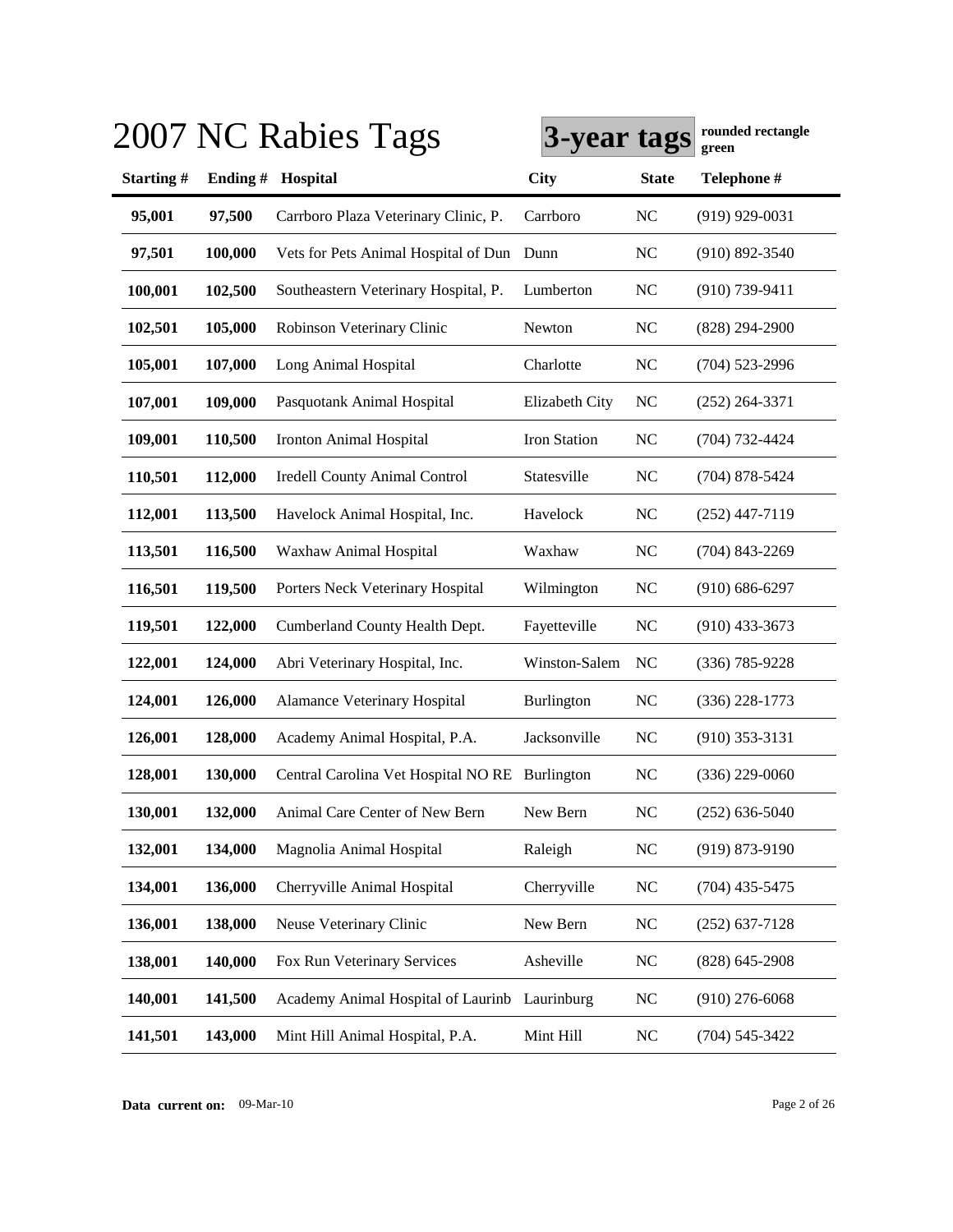|         |                                      |                                 |                                                                                               | rounded rectangle<br>green |
|---------|--------------------------------------|---------------------------------|-----------------------------------------------------------------------------------------------|----------------------------|
|         | Hospital                             | City                            | <b>State</b>                                                                                  | Telephone #                |
| 144,500 | Foothills Animal Clinic              | <b>Forest City</b>              | NC                                                                                            | $(828)$ 248-2168           |
| 146,000 | North Mecklenburg Animal Hospital    | Cornelius                       | NC                                                                                            | $(704)$ 892-0207           |
| 147,000 | Alexander Co. Veterinary Services, P | Taylorsville                    | NC                                                                                            | (828) 632-8742             |
| 147,000 | Granville Co Animal Control          | Oxford                          | NC                                                                                            | $(919) 693 - 6749$         |
| 150,000 | Animal Hospital of Cornelius, P.A.   | Cornelius                       | N <sub>C</sub>                                                                                | $(704)$ 892-1585           |
| 147,000 | <b>Madison County Animal Shelter</b> | Marshall                        | NC                                                                                            | (828) 649-3190             |
| 147,000 | Forsyth County Animal Shelter        | Winston Salem                   | NC                                                                                            | $(336)$ 703-2482           |
| 152,500 |                                      |                                 | N <sub>C</sub>                                                                                | $(919) 876 - 0739$         |
| 155,000 | Bahama Road Veterinary Hospital      | Bahama                          | N <sub>C</sub>                                                                                | $(919)$ 471-4103           |
| 157,000 | Monroe Road Animal Hospital, P.A.    | Charlotte                       | N <sub>C</sub>                                                                                | $(704)$ 333-3336           |
| 159,000 | Village Animal Hospital              | Mooresville                     | N <sub>C</sub>                                                                                | $(704)$ 660-9663           |
| 160,500 | <b>Caswell Veterinary Service</b>    | Yanceyville                     | <b>NC</b>                                                                                     | $(336) 694 - 6321$         |
| 162,000 | Indian Trail Animal Hospital         | <b>Indian Trail</b>             | N <sub>C</sub>                                                                                | $(704)$ 821-7040           |
| 163,500 | Craven Animal Hospital, P.A.         | New Bern                        | N <sub>C</sub>                                                                                | $(252)$ 637-4541           |
| 165,000 | East Bend Animal Clinic              | East Bend                       | N <sub>C</sub>                                                                                | $(336) 699 - 8344$         |
| 166,500 | Franklin Animal Clinic               | Louisburg                       | <b>NC</b>                                                                                     | $(919)$ 496-2638           |
| 168,000 | Timbercreek Veterinary Hospital      | Jonesville                      | <b>NC</b>                                                                                     | $(336) 526 - 6013$         |
| 169,500 |                                      |                                 | <b>NC</b>                                                                                     | $(336)$ 475-9119           |
| 171,000 | Oak Island Animal Hospital           | Oak Island                      | $NC$                                                                                          | $(910)$ 278-7575           |
| 172,500 | Banfield Pet Hospital Charlotte #410 | Charlotte                       | NC                                                                                            | $(704)$ 599-3488           |
| 174,000 | Peachtree Veterinary Hospital        | Murphy                          | <b>NC</b>                                                                                     | $(828)$ 837-2396           |
| 175,500 | North End Veterinary Clinic          | Lumberton                       | <b>NC</b>                                                                                     | $(910)$ 738-9368           |
| 177,000 | Hayes Barton Animal Hospital         | Raleigh                         | <b>NC</b>                                                                                     | $(919)$ 833-2666           |
|         |                                      | 2007 NC Rabies Tags<br>Ending # | Quail Corners An Hosp & 24-Hr Eme Raleigh<br>Thomasville Veterinary Hospital, P.A Thomasville | 3-year tags                |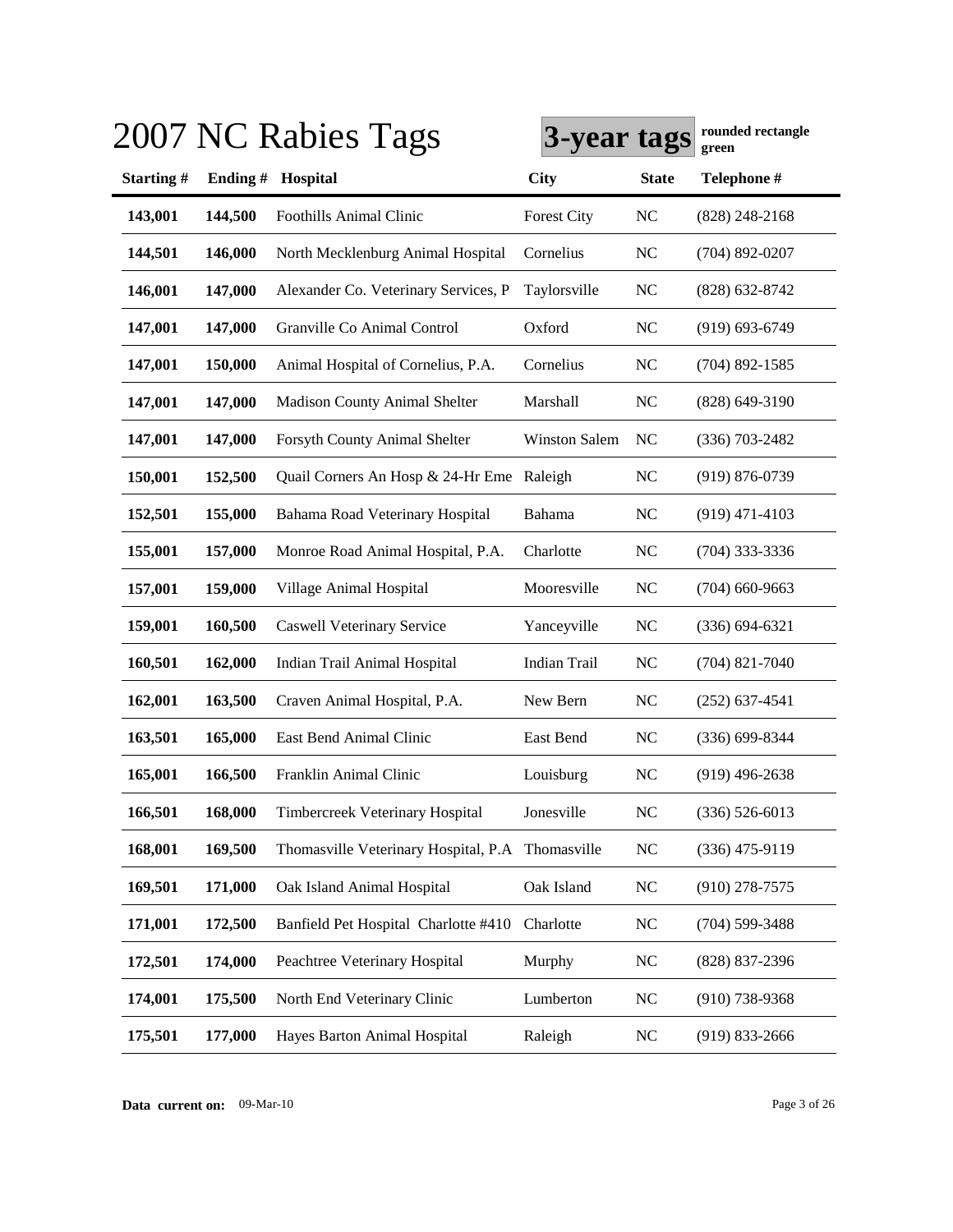|           |         | 2007 NC Rabies Tags                | 3-year tags        |                | rounded rectangle<br>green |
|-----------|---------|------------------------------------|--------------------|----------------|----------------------------|
| Starting# | Ending# | Hospital                           | <b>City</b>        | <b>State</b>   | Telephone #                |
| 177,001   | 178,500 | Timberlyne Animal Clinic, Inc.     | Chapel Hill        | <b>NC</b>      | $(919)$ 968-3047           |
| 178,501   | 178,500 | Harmony Heights Animal Hospital    | Yadkinville        | <b>NC</b>      | $(336)$ 679-8818           |
| 178,501   | 180,500 | Clear Creek Animal Hospital, P.A.  | Charlotte          | <b>NC</b>      | $(704)$ 537-8405           |
| 178,501   | 178,500 | Mills River Animal Clinic          | Mills River        | <b>NC</b>      | (828) 891-9685             |
| 178,501   | 178,500 | West Hills Veterinary Centre, Inc. | Henderson          | <b>NC</b>      | $(252)$ 438-7163           |
| 178,501   | 178,500 | Animal Center of Moore County      | Carthage           | <b>NC</b>      | $(910)$ 947-2858           |
| 180,501   | 182,500 | Wake Forest Animal Hospital        | <b>Wake Forest</b> | <b>NC</b>      | $(919) 556 - 1000$         |
| 182,501   | 184,500 | Rea Road Animal Hospital           | Charlotte          | <b>NC</b>      | $(704)$ 544-6313           |
| 184,501   | 186,500 | Piper Glen Animal Hospital         | Charlotte          | N <sub>C</sub> | $(704) 541 - 7171$         |
| 186,501   | 188,000 | Animal Hospital                    | Hickory            | NC             | (828) 322-1135             |
| 188,001   | 189,500 | <b>Brentwood Animal Hospital</b>   | Raleigh            | NC             | $(919)$ 872-6060           |
| 189,501   | 191,000 | Mayfair Animal Hospital            | Cary               | N <sub>C</sub> | $(919)$ 467-6146           |
| 191,001   | 192,500 | Hidden Valley Animal Clinic and Bo | Raleigh            | <b>NC</b>      | $(919)$ 847-9396           |
| 192,501   | 194,000 | Hillsborough Veterinary Clinic     | Hillsborough       | <b>NC</b>      | $(919) 732 - 9969$         |
| 194,001   | 195,000 | Independence Veterinary Clinic     | Charlotte          | <b>NC</b>      | $(704)$ 841-1313           |
| 195,001   | 196,000 | Midway Animal Clinic               | Winston-Salem      | NC             | $(336) 764 - 5000$         |
| 196,001   | 197,000 | Crestview Veterinary Hospital      | Marion             | <b>NC</b>      | $(828)$ 659-2060           |
| 197,001   | 198,000 | Durant Road Animal Hospital & Ken  | Raleigh            | <b>NC</b>      | $(919)$ 847-5533           |
| 198,001   | 199,000 | Colony Park Animal Hospital, P.A.  | Durham             | <b>NC</b>      | $(919)$ 489-9156           |
| 199,001   | 200,000 | China Grove Animal Hospital        | China Grove        | <b>NC</b>      | $(704)$ 857-1017           |
| 200,001   | 201,000 | Highlands-Cashiers Animal Clinic   | Highlands          | <b>NC</b>      | $(828) 526 - 5206$         |
| 201,001   | 202,000 | Forsyth County Health Dept         | Winston Salem      | <b>NC</b>      | $(336)$ 703-3149           |
| 202,001   | 203,000 | <b>Fuquay Veterinary Hospital</b>  | Fuquay-Varina      | <b>NC</b>      | $(919) 552 - 7200$         |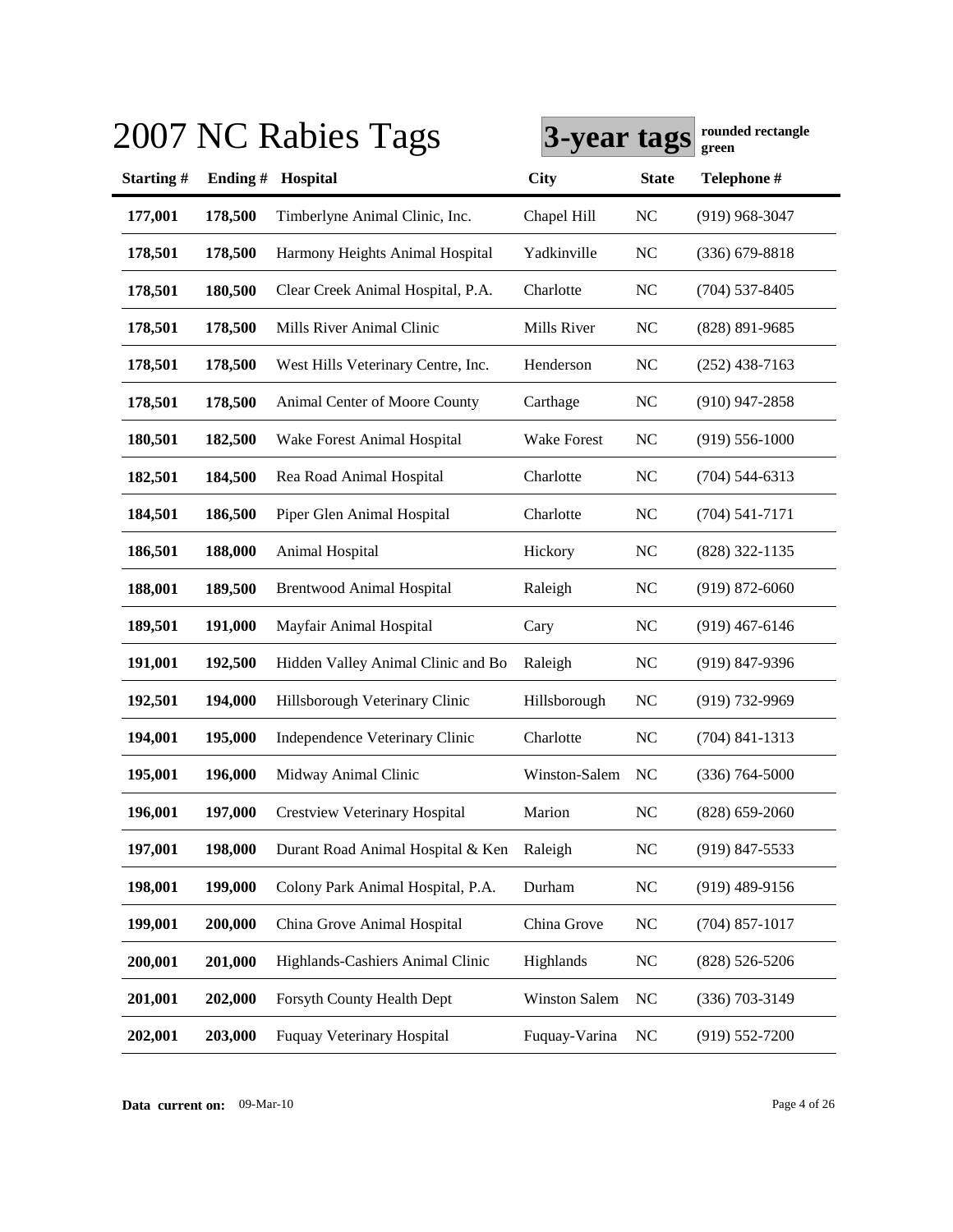|           |         | 2007 NC Rabies Tags                            | 3-year tags   |                | rounded rectangle<br>green |
|-----------|---------|------------------------------------------------|---------------|----------------|----------------------------|
| Starting# | Ending# | Hospital                                       | <b>City</b>   | <b>State</b>   | Telephone #                |
| 203,001   | 204,000 | <b>Tower Animal Hospital</b>                   | Raleigh       | <b>NC</b>      | $(919)$ 231-8030           |
| 204,001   | 205,000 | <b>Topsail Animal Hospital</b>                 | Hampstead     | <b>NC</b>      | $(910)$ 270-4401           |
| 205,001   | 206,000 | <b>Tysor Veterinary Clinic</b>                 | Siler City    | <b>NC</b>      | $(919) 742 - 3646$         |
| 206,001   | 206,800 | Lakewood Veterinary Hospital, P.A.             | Mooresville   | <b>NC</b>      | $(704)$ 662-6077           |
| 206,801   | 206,900 | <b>Grassy Creek Animal Hospital</b>            | King          | <b>NC</b>      | $(336)$ 983-2011           |
| 206,901   | 207,000 | Dr Betsy Walton                                | Raleigh       | <b>NC</b>      | $(919)$ 779-4559           |
| 207,001   | 208,000 | Banfield Pet Hospital Pineville #407 Pineville |               | <b>NC</b>      | (704) 542-8339             |
| 208,001   | 209,000 | Banfield Pet Hospital Matthews #40             | Matthews      | <b>NC</b>      | $(704)$ 847-7001           |
| 209,001   | 210,000 | Banfield Pet Hospital #411                     | Winston-Salem | N <sub>C</sub> | $(336)$ 765-8339           |
| 210,001   | 211,000 | Randall Veterinary Hospital                    | Mooresville   | N <sub>C</sub> | $(704)$ 662-8586           |
| 211,001   | 212,000 | Providence Veterinary Associates               | Charlotte     | <b>NC</b>      | $(704)$ 542-0049           |
| 212,001   | 213,000 | Banfield Pet Hospital #600                     | Durham        | N <sub>C</sub> | $(919)$ 402-8801           |
| 213,001   | 214,000 | Banfield Pet Hospital of Apex #602             | Apex          | N <sub>C</sub> | $(919)$ 387-0954           |
| 214,001   | 215,000 | Banfield Pet Hospital N Durham #5              | Durham        | <b>NC</b>      | $(919) 620 - 8142$         |
| 215,001   | 216,000 | Elkin Veterinary Clinic                        | Elkin         | N <sub>C</sub> | $(336) 835 - 1853$         |
| 216,001   | 217,000 | Onslow Animal Hospital, Inc.                   | Jacksonville  | N <sub>C</sub> | $(910)$ 347-1219           |
| 217,001   | 218,000 | Davis Animal Hospital                          | Statesville   | <b>NC</b>      | $(704)$ 872-6224           |
| 218,001   | 219,000 | Leonard-Sykes Hospital For Pets                | Wilmington    | NC             | $(910)$ 791-8426           |
| 219,001   | 220,000 | Live Oak Veterinary Hospital                   | Beaufort      | <b>NC</b>      | $(252) 504 - 2097$         |
| 220,001   | 220,400 | Chatham Animal Hospital, Inc.                  | Cary          | <b>NC</b>      | $(919)$ 469-8114           |
| 220,401   | 220,500 | West Cary Animal Hospital                      | Cary          | <b>NC</b>      | $(919)$ 303-1611           |
| 220,501   | 221,000 | Bame-Beagle Mobile Veterinary Serv Burlington  |               | <b>NC</b>      | $(336)$ 421-5315           |
| 221,001   | 221,100 | Heaven and Earth Animal Rescue                 | Youngsville   | <b>NC</b>      | $(919)$ 494-2808           |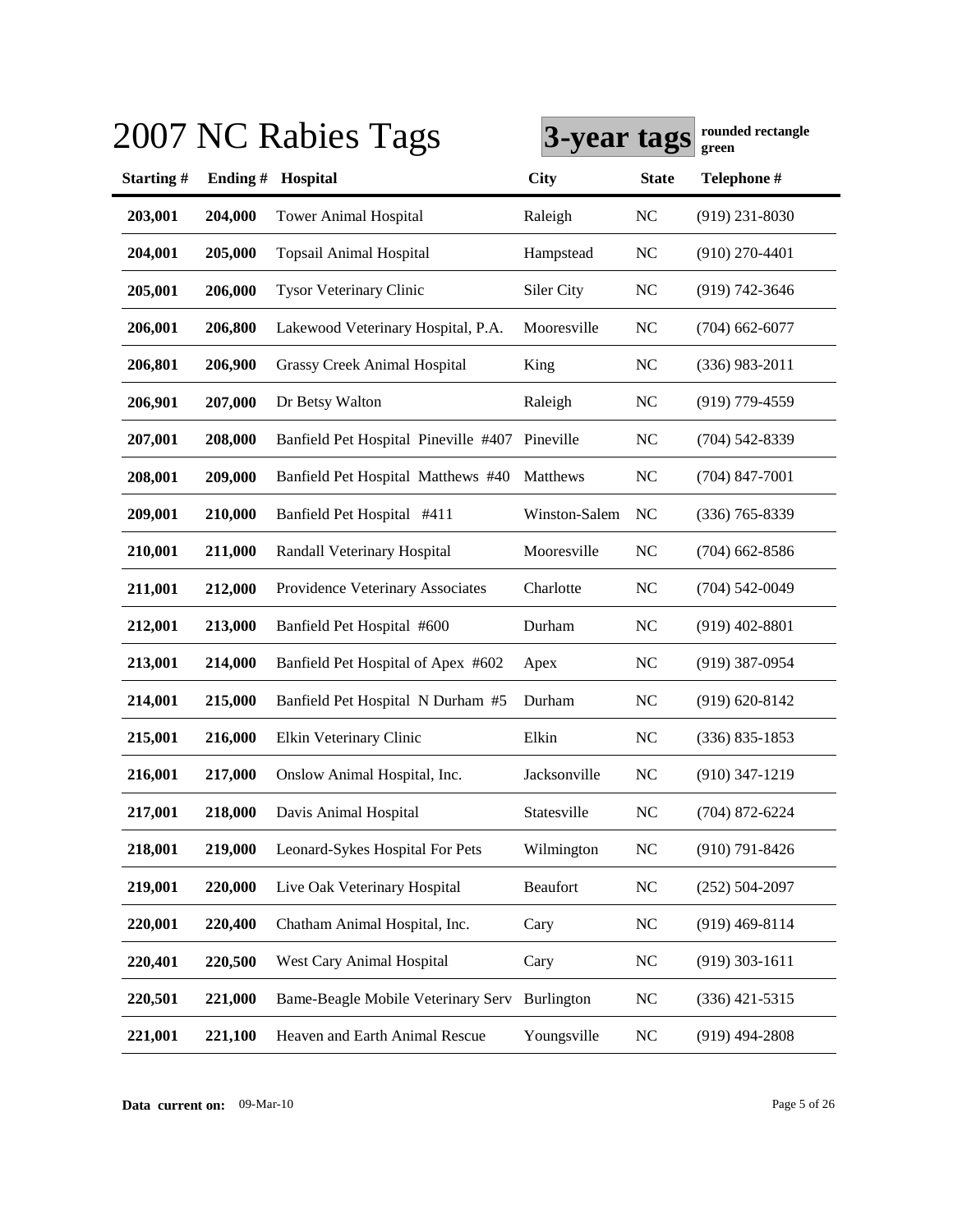|           |         | 2007 NC Rabies Tags                          | 3-year tags       |                | rounded rectangle<br>green |
|-----------|---------|----------------------------------------------|-------------------|----------------|----------------------------|
| Starting# | Ending# | Hospital                                     | <b>City</b>       | <b>State</b>   | Telephone #                |
| 221,101   | 221,300 | The Country Vet Shop                         | Waxhaw            | N <sub>C</sub> | $(704)$ 243-2410           |
| 221,301   | 221,400 | Phillips Animal Medical Hospital             | Gastonia          | <b>NC</b>      | $(704)$ 867-3514           |
| 221,401   | 221,500 | <b>Triad Veterinary Services</b>             | <b>High Point</b> | <b>NC</b>      | $(336)$ 431-0038           |
| 221,501   | 222,000 | Banfield Pet Hospital - Hickory #418 Hickory |                   | <b>NC</b>      | $(828)$ 261-0356           |
| 222,001   | 222,000 | Huntersville Animal Control                  | Huntersville      | N <sub>C</sub> | $(704)$ 875-6542           |
| 222,001   | 223,500 | Triangle Veterinary Hospital, Inc. SU        | Durham            | NC             | $(919)$ 489-2391           |
| 222,001   | 222,000 | The Cat Hospital of Durham/Chapel            | Durham            | <b>NC</b>      | $(919)$ 489-5142           |
| 223,501   | 224,500 | Academy East Veterinary Hospital             | Fuquay-Varina     | <b>NC</b>      | $(919) 552 - 1040$         |
| 224,501   | 225,500 | Garner Animal Hospital                       | Garner            | <b>NC</b>      | (919) 772-0404             |
| 225,501   | 226,500 | Falconbridge Animal Hospital                 | Chapel Hill       | <b>NC</b>      | $(919)$ 403-5591           |
| 226,501   | 227,500 | St. Francis Hospital for Animals             | Charlotte         | <b>NC</b>      | $(704)$ 527-2030           |
| 227,501   | 228,500 | Wilmington Animal Health Care                | Wilmington        | NC             | $(910) 791 - 7101$         |
| 228,501   | 229,000 | Animal Hospital of Peak Plaza                | Apex              | <b>NC</b>      | $(919)$ 362-0515           |
| 229,001   | 229,500 | McDowell Veterinary Clinic                   | Marion            | NC             | $(828) 652 - 8471$         |
| 229,501   | 230,000 | Mid-Way Veterinary Clinic SUSPEN             | <b>Bear Creek</b> | <b>NC</b>      | $(919)$ 837-2904           |
| 230,001   | 230,500 | Crossroads Animal Hospital, P.A.             | Dallas            | NC             | $(704)$ 922-7607           |
| 230,501   | 231,000 | Commonwealth Animal Hospital                 | Charlotte         | NC             | $(704)$ 370-0767           |
| 231,001   | 231,500 | Gandy Animal Hospital                        | Rockingham        | NC             | $(910)$ 997-2518           |
| 231,501   | 232,000 | Spring Forest Animal Hospital, Inc.          | Raleigh           | <b>NC</b>      | $(919) 878 - 7387$         |
| 232,001   | 232,500 | Weaverville Animal Clinic                    | Weaverville       | <b>NC</b>      | $(828)$ 658-2431           |
| 232,501   | 233,000 | North Wayne Animal Hospital                  | Pikeville         | <b>NC</b>      | $(919)$ 242-6044           |
| 233,001   | 233,500 | Pineville Animal Hospital                    | Pineville         | NC             | $(704)$ 552-2005           |
| 233,501   | 234,000 | <b>Plantation Animal Hospital</b>            | Clayton           | <b>NC</b>      | $(919)$ 359-9977           |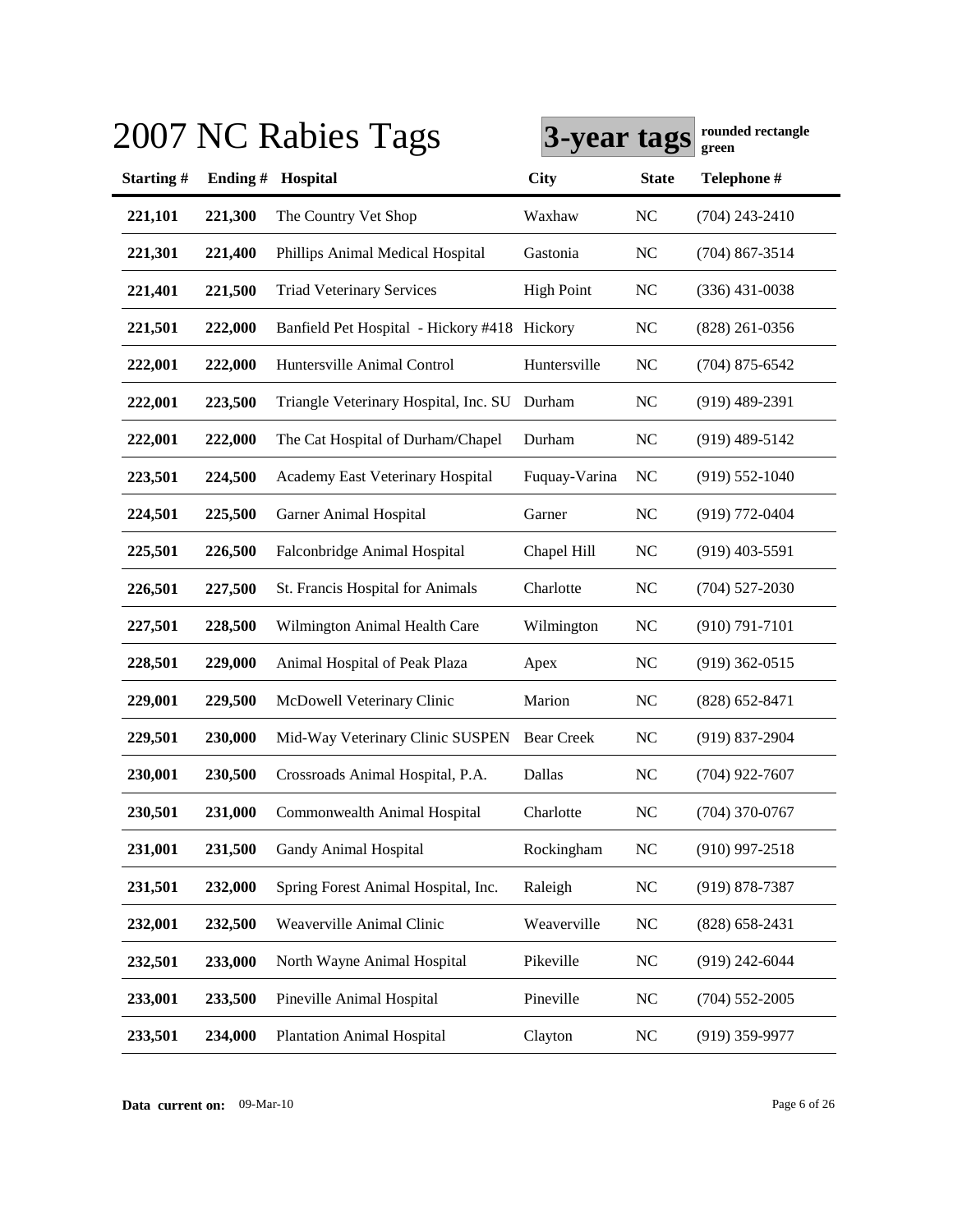|           |         | 2007 NC Rabies Tags                          | 3-year tags    |                | rounded rectangle<br>green |
|-----------|---------|----------------------------------------------|----------------|----------------|----------------------------|
| Starting# | Ending# | Hospital                                     | <b>City</b>    | <b>State</b>   | Telephone #                |
| 234,001   | 234,500 | Banfield Pet Hospital #1095                  | Mooresville    | <b>NC</b>      | (704) 799-3812             |
| 234,501   | 235,000 | Banfield Pet Hospital of Arden #1207 Arden   |                | <b>NC</b>      | $(828) 681 - 0519$         |
| 235,001   | 235,500 | Keel's Critter Mobile Service                | Robersonville  | <b>NC</b>      | $(252) 531 - 4105$         |
| 235,501   | 235,900 | Carolina Mobile Spay-Neuter Clinic           | Angier         | <b>NC</b>      | $(919)$ 906-7729           |
| 235,501   | 235,500 | <b>Tyrrell County Animal Control</b>         | Columbia       | <b>NC</b>      | $(252)$ 766-1069           |
| 235,901   | 236,600 | Davidson County Health Department            | Lexington      | <b>NC</b>      | $(336)$ 242-2310           |
| 236,601   | 237,900 | <b>Bladen Animal Hospital</b>                | Elizabethtown  | N <sub>C</sub> | $(910) 862 - 3960$         |
| 237,901   | 239,100 | Banfield Pet Hospital-Brier Creek #5 Raleigh |                | <b>NC</b>      | $(919) 806 - 2960$         |
| 239,101   | 240,000 | Lannon's Animal Hospital                     | Elizabeth City | NC             | $(252)$ 335-7708           |
| 240,001   | 240,600 | Orange Co Animal Shelter                     | Chapel Hill    | <b>NC</b>      | $(919)$ 967-7383           |
| 240,601   | 240,900 | Shelton's Veterinary Clinic                  | Williamston    | N <sub>C</sub> | $(252)$ 792-2808           |
| 240,901   | 242,500 | Ashe Animal Clinic                           | Jefferson      | <b>NC</b>      | $(336)$ 246-2341           |
| 242,501   | 243,800 | Appalachian-New River Veter. Assoc           | Boone          | <b>NC</b>      | $(828)$ 264-5621           |
| 243,801   | 244,600 | Little Mountain Veterinary Clinic            | Denver         | <b>NC</b>      | $(704)$ 489-2444           |
| 244,601   | 245,300 | Halifax County Health Dept ATTN: J Halifax   |                | <b>NC</b>      | $(252) 583 - 6651$         |
| 245,301   | 245,500 | Cozy Cat Veterinary Hospital                 | Raleigh        | N <sub>C</sub> | $(919) 571-9007$           |
| 245,501   | 245,600 | Durham County Animal Shelter                 | Durham         | <b>NC</b>      | $(919) 560 - 0640$         |
| 245,601   | 247,500 | Falls Village Veterinary Hospital            | Raleigh        | NC             | $(919) 847 - 0141$         |
| 247,501   | 249,100 | Leesville Animal Hospital                    | Raleigh        | <b>NC</b>      | $(919) 870 - 7000$         |
| 249,101   | 250,400 | Morganton Animal Clinic                      | Morganton      | <b>NC</b>      | $(828)$ 433-9265           |
| 250,401   | 251,600 | Countryside Pet Hospital                     | Conover        | NC             | $(828)$ 465-7387           |
| 251,601   | 252,400 | Banfield Pet Hospital #412                   | Greensboro     | <b>NC</b>      | $(336) 852 - 6121$         |
| 252,401   | 253,200 | Sardis Animal Clinic                         | Charlotte      | <b>NC</b>      | $(704)$ 847-4796           |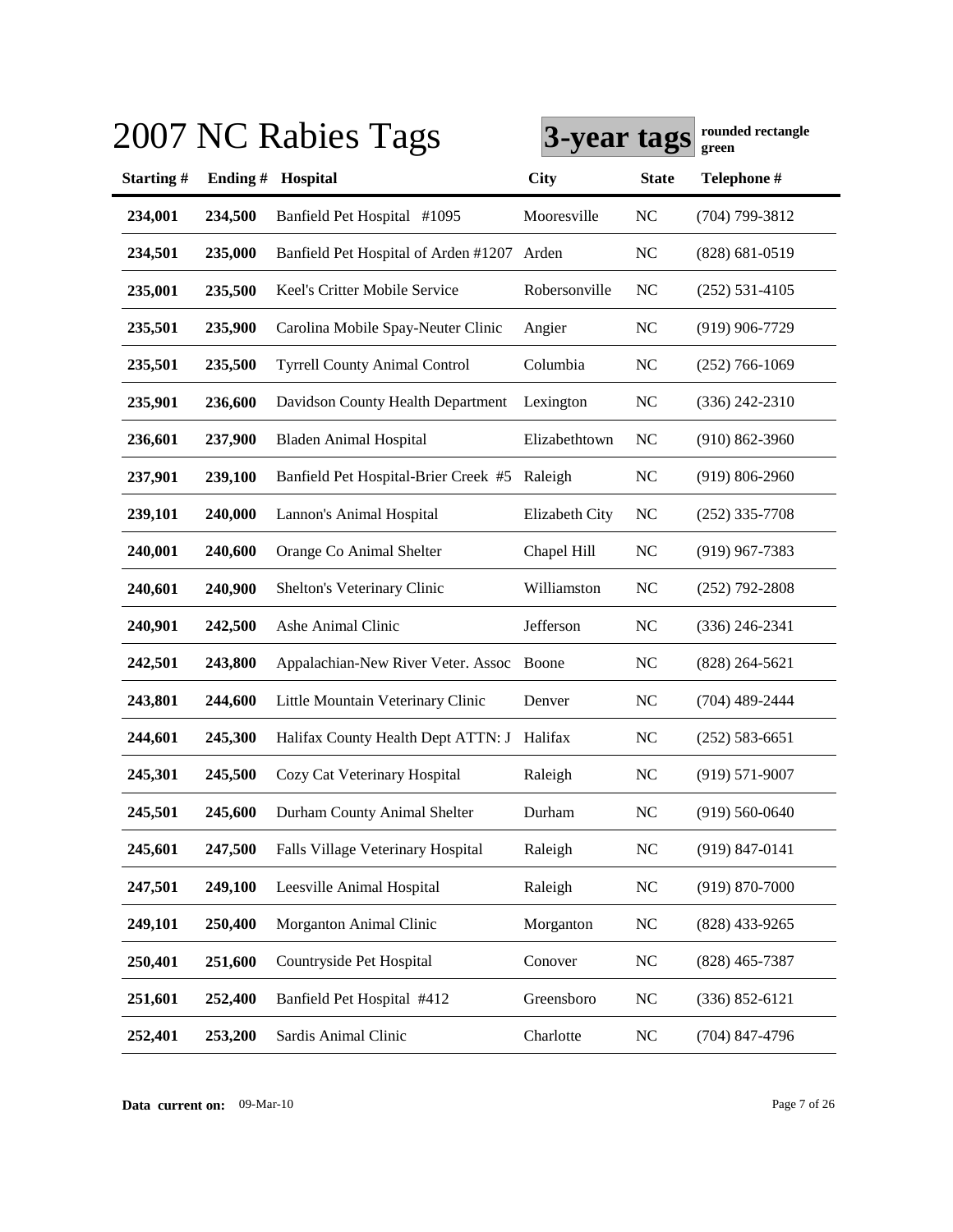|           |         | 2007 NC Rabies Tags                      | 3-year tags    |                | rounded rectangle<br>green |
|-----------|---------|------------------------------------------|----------------|----------------|----------------------------|
| Starting# | Ending# | Hospital                                 | <b>City</b>    | <b>State</b>   | Telephone #                |
| 253,201   | 254,000 | Banfield Pet Hospital of Cary #595       | Cary           | NC             | $(919) 858 - 8450$         |
| 254,001   | 254,700 | Johnston Animal Hospital PC              | Smithfield     | NC             | $(919)$ 934-3511           |
| 254,701   | 255,300 | Animal Care Hospital of Matthews, P      | Matthews       | N <sub>C</sub> | $(704)$ 847-3647           |
| 255,301   | 255,700 | Ansede Animal Hospital                   | Raleigh        | N <sub>C</sub> | $(919)$ 661-1515           |
| 255,701   | 255,800 | The Nicks Road Veterinary Clinic         | Mebane         | N <sub>C</sub> | $(919)$ 304-2337           |
| 255,801   | 257,000 | Northwoods Animal Hospital of Cary       | Cary           | NC             | $(919)$ 481-2987           |
| 257,001   | 258,200 | Piedmont Veterinary Clinic               | Hillsborough   | NC             | (919) 732-2569             |
| 258,201   | 259,100 | Animal Health Care Center Charlotte      | Charlotte      | NC             | $(704)$ 392-3259           |
| 259,101   | 259,800 | Central Animal Hospital                  | Fayetteville   | <b>NC</b>      | $(910)$ 484-5104           |
| 259,801   | 260,500 | Cumberland Animal Hospital, P.A.         | Fayetteville   | <b>NC</b>      | $(910) 822 - 3337$         |
| 260,501   | 261,200 | River City Animal Clinic                 | Elizabeth City | <b>NC</b>      | $(252)$ 338-5040           |
| 261,201   | 261,800 | Park Cedar Animal Hospital, P.A.         | Charlotte      | N <sub>C</sub> | $(704)$ 541-3022           |
| 261,801   | 262,400 | Heritage Animal Hospital                 | Wake Forest    | NC             | $(919)$ 453-1112           |
| 262,401   | 262,800 | Nicks Veterinary Hospital, P.A.          | Charlotte      | N <sub>C</sub> | $(704)$ 523-8015           |
| 262,801   | 263,200 | Eastridge Animal Hospital                | Gastonia       | N <sub>C</sub> | $(704) 869 - 9400$         |
| 263,201   | 263,600 | Tabbs Creek Animal Hospital              | Oxford         | NC             | $(919) 690 - 0024$         |
| 263,601   | 263,700 | Cary Animal Control                      | Cary           | <b>NC</b>      | $(919)$ 319-4517           |
| 263,701   | 263,800 | Lewis Veterinary Clinic, P.A.            | Stoneville     | NC             | $(336)$ 623-1953           |
| 263,801   | 263,900 | Humane Society of Charlotte              | Charlotte      | <b>NC</b>      | $(704)$ 377-0534           |
| 263,901   | 264,000 | Humane Society of Concord/Greater        | Concord        | <b>NC</b>      | $(704) 782 - 9416$         |
| 264,001   | 264,600 | <b>Cherokee County Health Department</b> | Murphy         | <b>NC</b>      | $(828)$ 835-3853           |
| 264,601   | 264,700 | NCSU, CVM, Lab Animal Resources          | Raleigh        | <b>NC</b>      | $(919)$ 513-6280           |
| 264,701   | 264,800 | Mid State Equine Hospital                | Liberty        | <b>NC</b>      | $(336) 622 - 7447$         |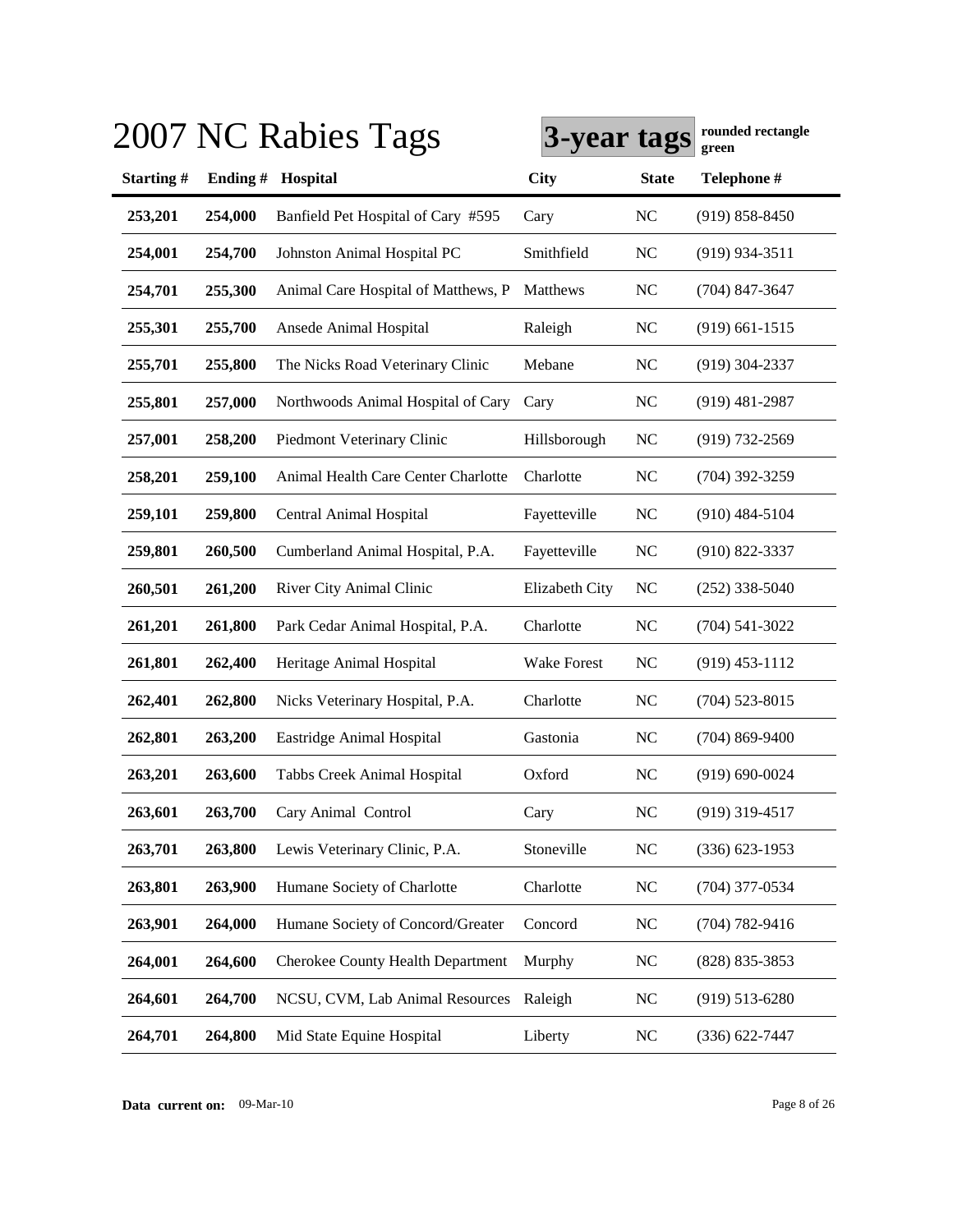|           |         | 2007 NC Rabies Tags                           | 3-year tags          |                | rounded rectangle<br>green |
|-----------|---------|-----------------------------------------------|----------------------|----------------|----------------------------|
| Starting# | Ending# | Hospital                                      | <b>City</b>          | <b>State</b>   | Telephone #                |
| 264,801   | 264,900 | Tillotson Equine Inter Med. Mobile S Leasburg |                      | <b>NC</b>      | $(336)$ 330-0166           |
| 264,901   | 265,000 | Christine Uhlinger, V.M.D.                    | Apex                 | N <sub>C</sub> | $(919)$ 362-1345           |
| 265,001   | 268,000 | Rowan Animal Clinic                           | Salisbury            | N <sub>C</sub> | $(704)$ 636-3408           |
| 268,001   | 270,500 | Swift Creek Animal Hospital, P.A.             | Raleigh              | N <sub>C</sub> | $(919) 851 - 8387$         |
| 270,501   | 272,000 | North Paw Animal Hospital, Inc.               | Durham               | N <sub>C</sub> | $(919)$ 471-1471           |
| 272,001   | 274,000 | Stage Road Animal Hospital, P.A.              | Angier               | N <sub>C</sub> | $(919) 639 - 3337$         |
| 274,001   | 275,500 | Sharon Lakes Animal Hospital, P.A.            | Charlotte            | N <sub>C</sub> | $(704) 552 - 0647$         |
| 274,001   | 274,000 | Cat Clinic of Cary                            | Cary                 | NC             | $(919)$ 469-9000           |
| 274,001   | 274,000 | Animal Hospital of Beulaville, P.A.           | Beulaville           | <b>NC</b>      | $(910)$ 298-8188           |
| 275,501   | 277,500 | Lake Hickory Veterinary Hospital              | <b>Granite Falls</b> | N <sub>C</sub> | $(828)$ 396-7002           |
| 277,501   | 278,000 | Pembroke Veterinary Hospital                  | Pembroke             | NC             | $(910) 521 - 3431$         |
| 278,001   | 280,000 | Lenoir Veterinary Hospital                    | Lenoir               | N <sub>C</sub> | $(828)$ 728-6713           |
| 280,001   | 281,500 | Mitchell Veterinary Clinic, P.A.              | Spruce Pine          | N <sub>C</sub> | $(828)$ 765-6039           |
| 281,501   | 283,000 | Northampton County Health Dept                | Jackson              | <b>NC</b>      | $(252) 534 - 5841$         |
| 283,001   | 284,000 | Maiden Small Animal Hospital                  | Maiden               | <b>NC</b>      | $(828)$ 428-0010           |
| 284,001   | 284,500 | <b>Baird's Animal Hospital</b>                | Lumberton            | N <sub>C</sub> | $(910)$ 739-4998           |
| 284,501   | 286,000 | Atrium Animal Hospital                        | Charlotte            | N <sub>C</sub> | $(704) 542 - 2000$         |
| 284,501   | 284,500 | Macon County Animal Control                   | Franklin             | <b>NC</b>      | $(828)$ 349-2490           |
| 286,001   | 287,500 | Tar River Animal Hospital                     | Washington           | <b>NC</b>      | $(252)$ 946-2417           |
| 287,501   | 288,000 | <b>Armstrong Animal Clinic</b>                | Charlotte            | <b>NC</b>      | $(704)$ 334-1996           |
| 288,001   | 288,000 | Durham County Animal Control                  | Durham               | <b>NC</b>      | $(919)$ 560-0630           |
| 288,001   | 289,000 | Archdale Animal Hospital, P.A.                | Charlotte            | <b>NC</b>      | $(704)$ 552-2333           |
| 289,001   | 289,500 | Legion Road Animal Clinic                     | Chapel Hill          | <b>NC</b>      | $(919)$ 933-3331           |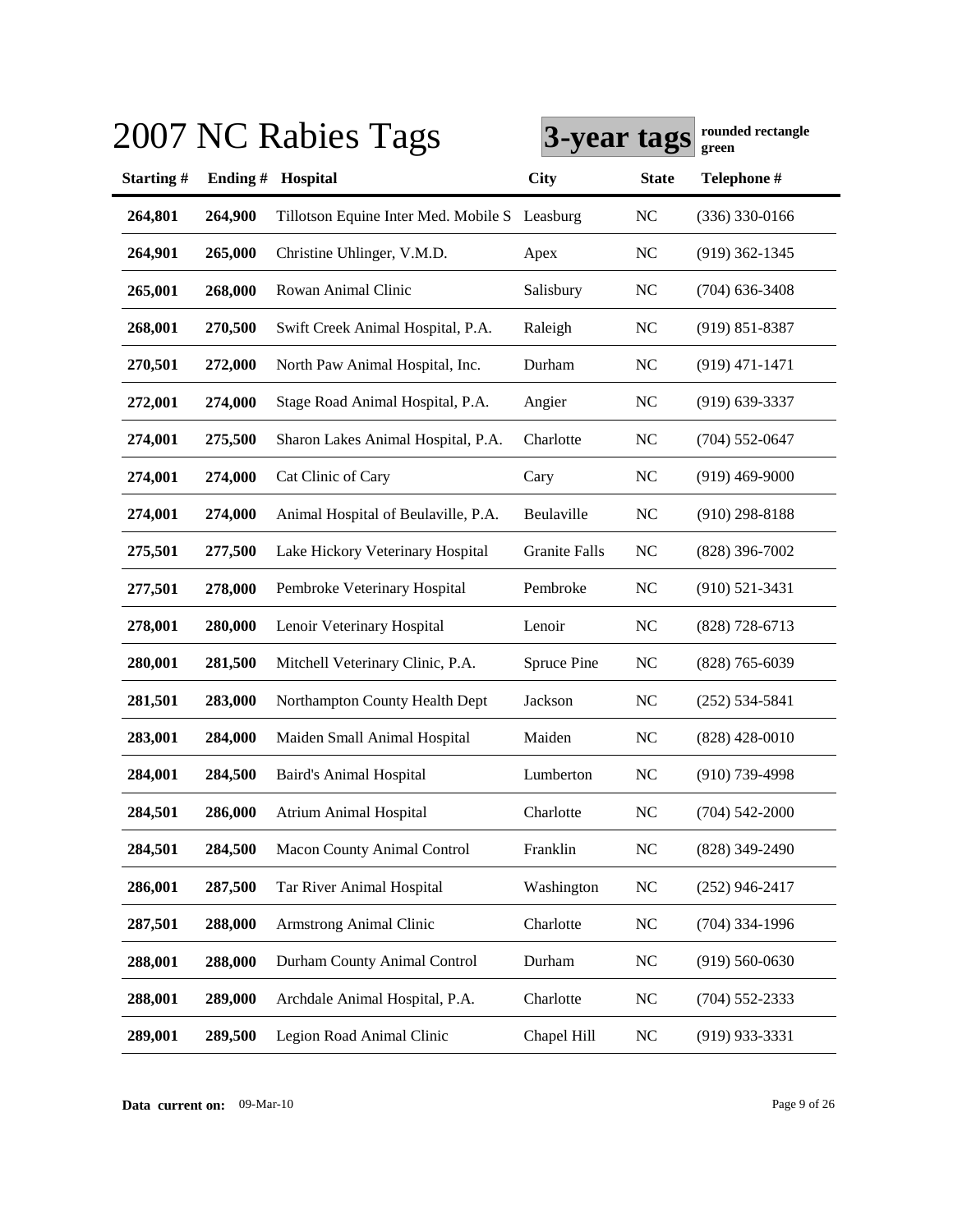|           |         | 2007 NC Rabies Tags                          | 3-year tags   |                | rounded rectangle<br>green |
|-----------|---------|----------------------------------------------|---------------|----------------|----------------------------|
| Starting# | Ending# | Hospital                                     | <b>City</b>   | <b>State</b>   | Telephone #                |
| 289,501   | 290,000 | <b>Oxford Veterinary Hospital</b>            | Oxford        | N <sub>C</sub> | $(919) 693 - 6911$         |
| 290,001   | 290,500 | Banfield Pet Hospital #415                   | Fayetteville  | <b>NC</b>      | $(910) 864 - 1337$         |
| 290,501   | 292,500 | <b>Bayleaf Veterinary Hospital</b>           | Raleigh       | <b>NC</b>      | $(919) 848 - 1926$         |
| 292,501   | 294,000 | Lake Cross Veterinary Hospital, P.A.         | Huntersville  | N <sub>C</sub> | $(704)$ 948-6300           |
| 294,001   | 295,500 | Crossroads Veterinary Hospital, P.C.         | Raleigh       | N <sub>C</sub> | $(919) 851 - 8979$         |
| 295,501   | 296,500 | Parker Veterinary Hospital, P.A.             | Charlotte     | <b>NC</b>      | $(704)$ 399-8304           |
| 296,501   | 297,500 | <b>Locust Animal Clinic</b>                  | Locust        | <b>NC</b>      | $(704) 888 - 6590$         |
| 297,501   | 298,000 | Rolesville Veterinary Hospital               | Rolesville    | <b>NC</b>      | $(919) 554 - 2222$         |
| 298,001   | 298,500 | Morehead Animal Hospital, P.A.               | Morehead City | NC             | $(252)$ 726-0181           |
| 298,501   | 299,000 | 70 West Veterinary Hospital                  | Havelock      | <b>NC</b>      | $(252)$ 447-9525           |
| 299,001   | 300,000 | Parkwood Animal Hospital                     | Durham        | NC             | $(919) 544 - 7711$         |
| 299,001   | 299,000 | Humane Society of Richmond County Rockingham |               | <b>NC</b>      | $(910)$ 895-0335           |
| 300,001   | 300,500 | <b>Burke Animal Clinic</b>                   | Morganton     | <b>NC</b>      | $(828)$ 437-0481           |
| 300,501   | 301,000 | <b>Burlington Road Animal Hospital</b>       | Greensboro    | <b>NC</b>      | $(336)$ 375-3939           |
| 301,001   | 301,500 | <b>Bullock Animal Clinic</b>                 | New Bern      | <b>NC</b>      | $(252)$ 637-6161           |
| 301,501   | 302,000 | North Churton Animal Hospital                | Hillsborough  | <b>NC</b>      | $(919) 644 - 7387$         |
| 301,501   | 301,500 | Cashiers-Highlands Humane Society            | Cashiers      | <b>NC</b>      | $(828)$ 743-5752           |
| 301,501   | 301,500 | <b>Beaufort County Animal Shelter</b>        | Washington    | <b>NC</b>      | $(252)$ 946-4517           |
| 302,001   | 302,500 | Pine Hollow Animal Hospital                  | Warrenton     | <b>NC</b>      | $(252)$ 257-3833           |
| 302,501   | 303,000 | <b>Plantation Animal Hospital</b>            | Matthews      | <b>NC</b>      | $(704)$ 841-2225           |
| 303,001   | 303,500 | Jacksonville Veterinary Hospital             | Jacksonville  | NC             | $(910)$ 347-3186           |
| 303,001   | 303,000 | Robeson County Animal Shelter                | St. Paul      | <b>NC</b>      | $(910) 865 - 2200$         |
| 303,501   | 304,000 | Companion Animal Hospital of Wake Raleigh    |               | <b>NC</b>      | $(919)$ 488-5300           |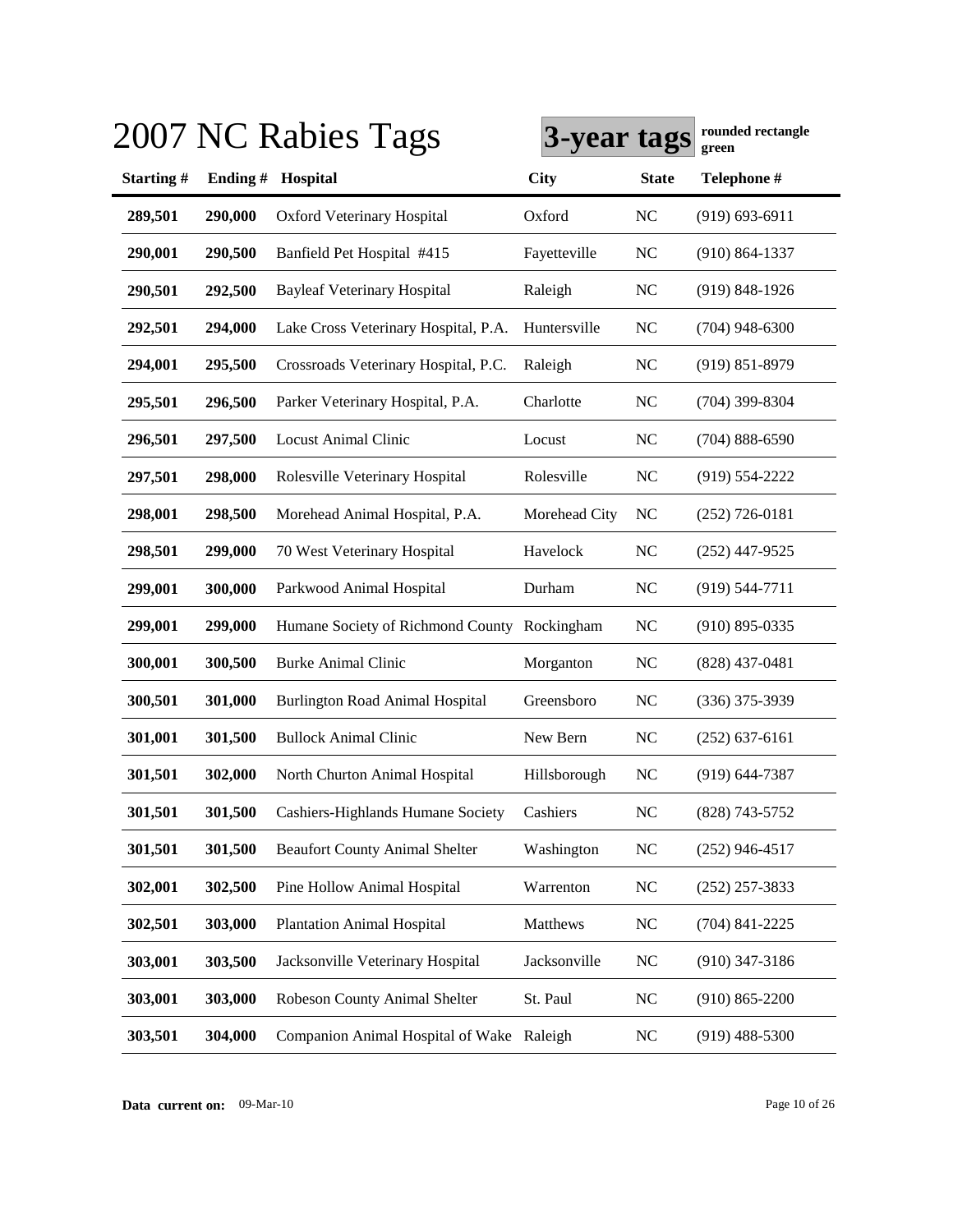|           |         | 2007 NC Rabies Tags                  | 3-year tags          |                | rounded rectangle<br>green |
|-----------|---------|--------------------------------------|----------------------|----------------|----------------------------|
| Starting# | Ending# | Hospital                             | <b>City</b>          | <b>State</b>   | Telephone #                |
| 304,001   | 304,500 | Greater Charlotte Mobile Veterinary  | Charlotte            | <b>NC</b>      | $(704)$ 522-0677           |
| 304,501   | 304,500 | Providence Equestrian Veterinary Cli | Waxhaw               | <b>NC</b>      | $(704)$ 843-5215           |
| 304,501   | 304,500 | <b>Wilkes County Animal Control</b>  | Wilkesboro           | <b>NC</b>      | $(336)$ 903-7688           |
| 304,501   | 304,500 | APS of Caswell County                | Yanceyville          | <b>NC</b>      | $(336) 694 - 4921$         |
| 304,501   | 304,500 | <b>Matthews Police Department</b>    | Matthews             | <b>NC</b>      | $(704)$ 847-3644           |
| 304,501   | 306,900 | Pamlico Animal Hospital              | Washington           | <b>NC</b>      | $(252)$ 946-2834           |
| 304,501   | 304,500 | Cabarrus Pets Society, Inc.          | Concord              | <b>NC</b>      | $(704)$ 785-8746           |
| 304,501   | 304,500 | Forsyth Humane Society               | <b>Winston Salem</b> | NC             | $(336) 721 - 1303$         |
| 306,901   | 308,700 | Animal Hospital of Kannapolis        | Kannapolis           | <b>NC</b>      | $(704)$ 938-4606           |
| 308,701   | 312,300 | North Wake Animal Hospital           | <b>Wake Forest</b>   | N <sub>C</sub> | $(919) 556 - 1121$         |
| 312,301   | 314,100 | Polk County Animal Control           | Columbus             | <b>NC</b>      | $(828)$ 894-3001           |
| 314,101   | 315,500 | <b>Stoney Creek Animal Hospital</b>  | Charlotte            | <b>NC</b>      | $(704)$ 717-0616           |
| 315,501   | 316,100 | Pet Overpopulation Patrol            | Chapel Hill          | <b>NC</b>      | $(919)$ 942-2250           |
| 316,101   | 317,500 | Steele Creek Animal Hospital, Inc.   | Charlotte            | <b>NC</b>      | $(704)$ 588-4400           |
| 317,501   | 317,600 | Operation Catnip, Inc.               | Garner               | N <sub>C</sub> | $(919)$ 350-7983           |
| 317,601   | 319,900 | Mooresville Animal Hospital, P.A.    | Mooresville          | NC             | $(704)$ 664-4087           |
| 321,301   | 321,400 | Caldwell County Animal Control       | Lenoir               | <b>NC</b>      | $(828)$ 757-8625           |
| 321,401   | 322,700 | Newton Veterinary Clinic             | Newton               | NC             | $(828)$ 464-5020           |
| 322,701   | 326,000 | Viewmont Animal Clinic               | Hickory              | <b>NC</b>      | $(828)$ 328-2448           |
| 326,001   | 328,200 | Matthews Animal Clinic               | Matthews             | <b>NC</b>      | $(704)$ 847-9856           |
| 328,201   | 330,000 | Lake Country Animal Hospital         | Roanoke Rapids NC    |                | $(252)$ 308-1882           |
| 330,001   | 331,700 | Coddle Creek Animal Hospital         | Concord              | <b>NC</b>      | $(704)$ 795-9005           |
| 331,701   | 332,900 | Bowman Animal Clinic, Inc.           | Raleigh              | <b>NC</b>      | $(919)$ 847-6216           |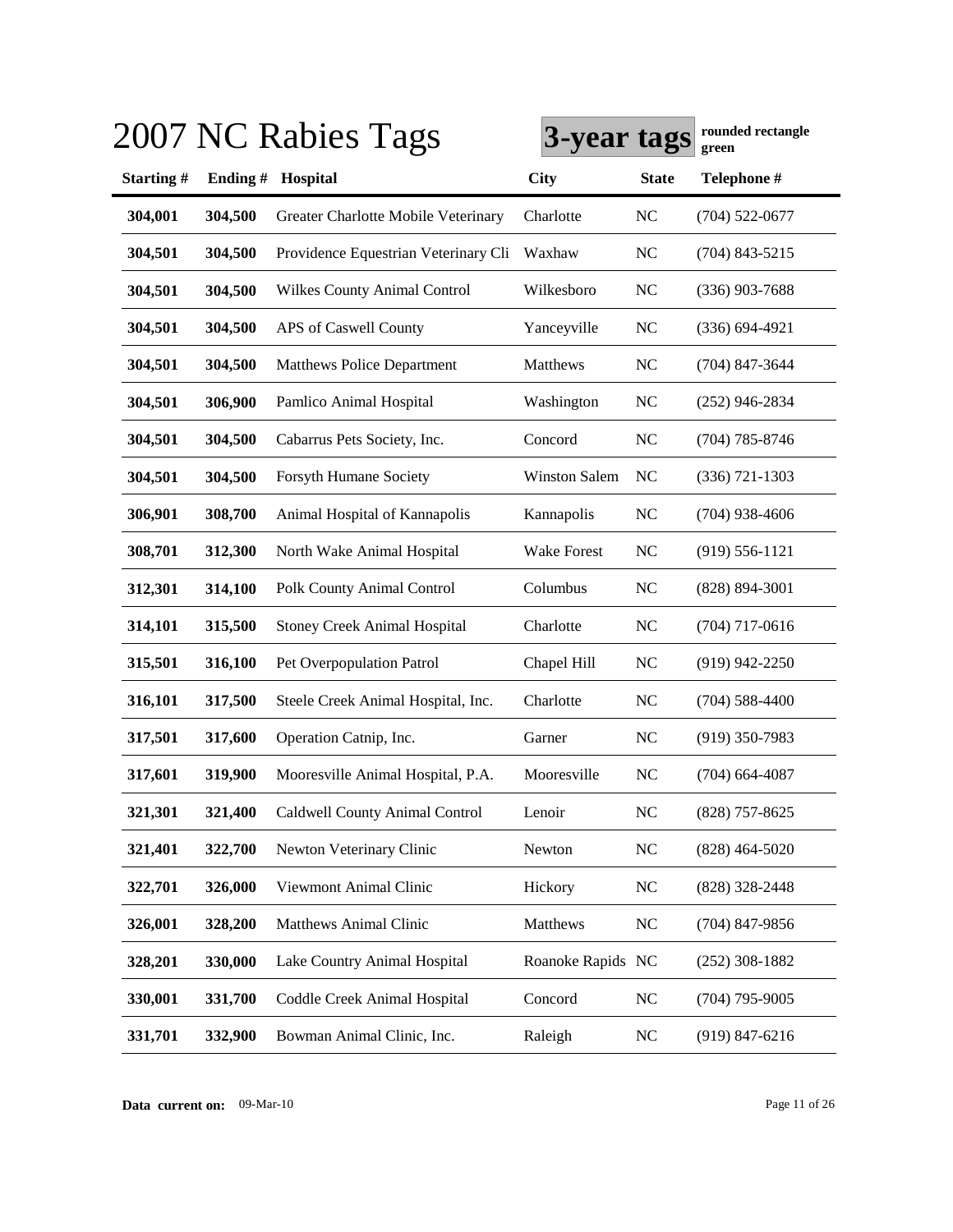|           |         | 2007 NC Rabies Tags                    | 3-year tags          |                | rounded rectangle<br>green |
|-----------|---------|----------------------------------------|----------------------|----------------|----------------------------|
| Starting# | Ending# | Hospital                               | <b>City</b>          | <b>State</b>   | Telephone #                |
| 332,901   | 333,700 | Watauga Veterinary Hospital            | Boone                | <b>NC</b>      | $(828)$ 297-3300           |
| 333,701   | 334,600 | Carver Street Animal Hospital          | Durham               | <b>NC</b>      | $(919)$ 477-7319           |
| 334,601   | 336,000 | Piedmont Veterinary Clinic             | Mebane               | <b>NC</b>      | $(919)$ 563-6080           |
| 336,001   | 337,200 | Animal Hospital of East Burke, P.A.    | Valdese              | <b>NC</b>      | (828) 874-8387             |
| 337,201   | 338,400 | Hickory Grove Animal Hospital          | Charlotte            | <b>NC</b>      | $(704)$ 563-5858           |
| 338,401   | 339,300 | Wayne County Animal Control            | Goldsboro            | <b>NC</b>      | $(919) 731 - 1439$         |
| 339,301   | 339,500 | Avery Animal Hospital                  | Newland              | <b>NC</b>      | (828) 733-9810             |
| 339,501   | 339,700 | Raleigh Cat Clinic                     | Raleigh              | <b>NC</b>      | $(919) 518 - 8013$         |
| 339,701   | 339,800 | Burlington Animal Shelter/Adoption     | Haw River            | N <sub>C</sub> | $(336) 578 - 0343$         |
| 339,801   | 341,000 | Brookwood Veterinary Clinic, P.A.      | Raleigh              | <b>NC</b>      | $(919)$ 779-2940           |
| 341,001   | 341,800 | Heartwood Animal Hospital              | Youngsville          | <b>NC</b>      | $(919) 570 - 9311$         |
| 341,801   | 342,500 | <b>Bunn Animal Hospital</b>            | <b>Bunn</b>          | N <sub>C</sub> | $(919)$ 496-7401           |
| 342,501   | 343,200 | Lake Wheeler Veterinary Hospital       | Raleigh              | <b>NC</b>      | $(919) 829 - 5511$         |
| 343,201   | 345,000 | Cornwallis Road Animal Hospital        | Durham               | <b>NC</b>      | $(919)$ 489-9194           |
| 345,001   | 345,900 | Poplar Animal Hospital                 | Concord              | N <sub>C</sub> | $(704)$ 795-7200           |
| 345,901   | 346,700 | <b>VCA Cornerstone Animal Hospital</b> | Cary                 | N <sub>C</sub> | $(919)$ 319-1555           |
| 346,701   | 347,500 | Dr Gene Nemechek                       | Wilson               | <b>NC</b>      | $(252)$ 291-0558           |
| 347,501   | 348,300 | Mebane Pet Clinic                      | Mebane               | <b>NC</b>      | $(919)$ 304-5200           |
| 348,301   | 349,000 | Animal Hospital                        | Whiteville           | NC             | $(910) 642 - 3221$         |
| 349,001   | 349,700 | Lake Pine Animal Hospital              | Apex                 | NC             | $(919)$ 380-1157           |
| 349,701   | 350,400 | Goose Creek Animal Hospital            | Sunbury              | <b>NC</b>      | $(252)$ 465-4831           |
| 350,401   | 351,000 | <b>Community Animal Hospital</b>       | Wendell              | <b>NC</b>      | $(919)$ 365-6302           |
| 351,001   | 351,600 | The Pet Hospital                       | <b>Bessemer City</b> | 28             | $(704)$ 629-5390           |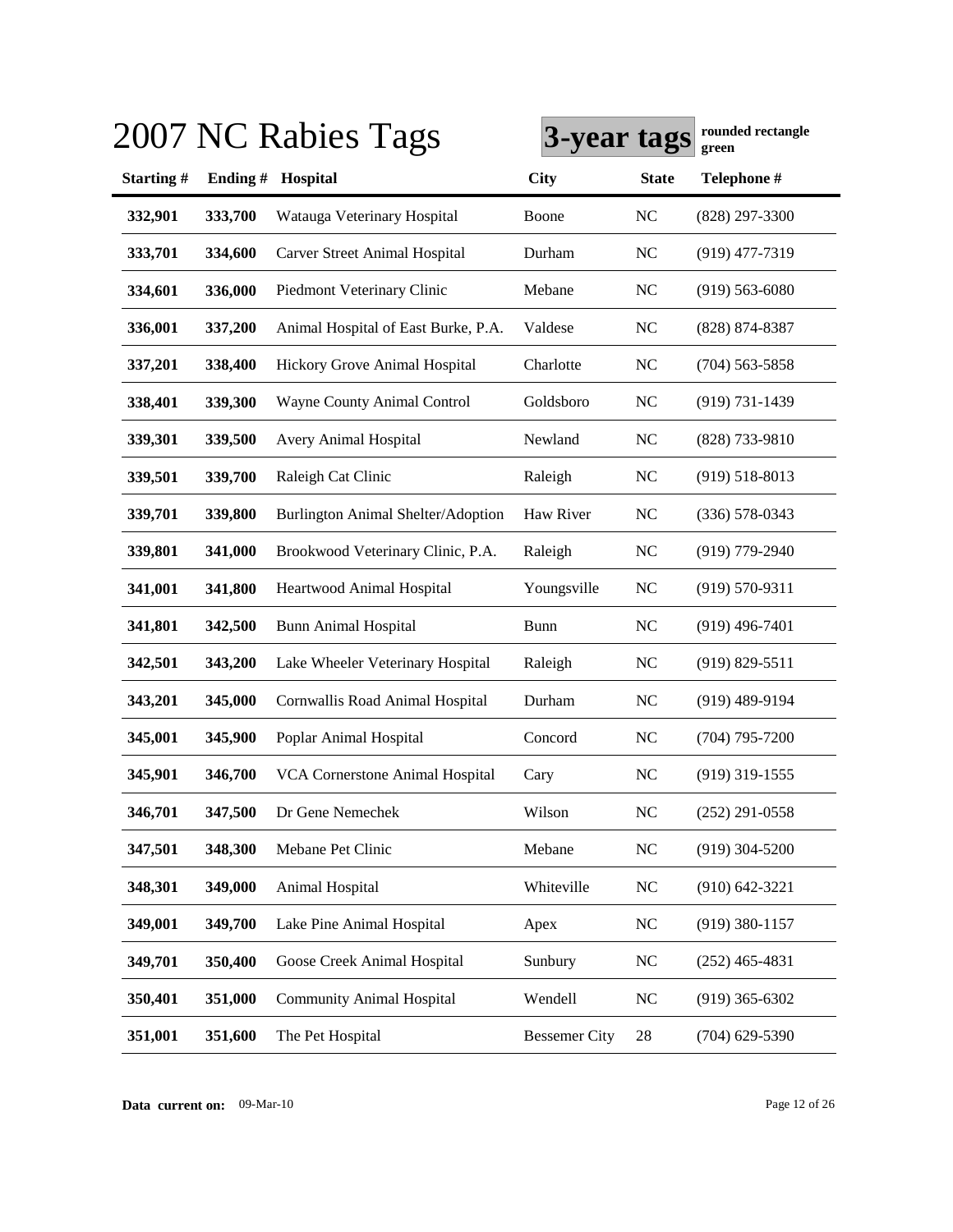|           |         | 2007 NC Rabies Tags                               | 3-year tags          |                | rounded rectangle<br>green |
|-----------|---------|---------------------------------------------------|----------------------|----------------|----------------------------|
| Starting# | Ending# | Hospital                                          | <b>City</b>          | <b>State</b>   | Telephone #                |
| 351,601   | 352,200 | Four Paws Veterinary Hospital                     | Southport            | N <sub>C</sub> | $(910)$ 457-7387           |
| 352,201   | 352,500 | Mitchell County Animal Rescue Shelt Spruce Pines  |                      | <b>NC</b>      | $(828)$ 765-6952           |
| 352,501   | 352,600 | Humane Society of Catawba County                  | Hickory              | <b>NC</b>      | (828) 327-3878             |
| 352,601   | 352,700 | Elon Animal Hospital, Inc.                        | Elon                 | <b>NC</b>      | $(336) 584 - 3738$         |
| 352,701   | 352,800 | The Kindness Mobile Spay-Neuter Cl Maysville      |                      | <b>NC</b>      | $(252)$ 422-6770           |
| 352,801   | 352,900 | Second Chance Pet Adoptions                       | Raleigh              | <b>NC</b>      | $(919) 851 - 8404$         |
| 352,901   | 354,700 | SouthPark Animal Hospital                         | Charlotte            | <b>NC</b>      | $(704)$ 523-3457           |
| 354,701   | 355,900 | Plaza Veterinary Hospital                         | Burlington           | <b>NC</b>      | (336) 229-5376             |
| 355,901   | 357,100 | Redwood Animal Hospital                           | Asheville            | N <sub>C</sub> | (828) 298-1846             |
| 357,101   | 358,300 | Arendell Animal Hospital of Morehea Morehead City |                      | NC             | $(252)$ 726-4998           |
| 358,301   | 359,200 | Ridgeway Animal Clinic                            | New Bern             | <b>NC</b>      | $(252)$ 633-1204           |
| 359,201   | 360,000 | Animal Care Clinic of Concord                     | Concord              | <b>NC</b>      | $(704) 786 - 6669$         |
| 360,001   | 360,800 | Davis Lake Animal Hospital                        | Charlotte            | <b>NC</b>      | $(704)$ 599-0405           |
| 360,801   | 361,600 | <b>Buckley Animal Hospital</b>                    | Charlotte            | <b>NC</b>      | $(704) 540 - 5077$         |
| 361,601   | 362,300 | Jordan Lake Animal Hospital                       | Pittsboro            | <b>NC</b>      | $(919) 542 - 5424$         |
| 362,301   | 363,000 | Companion Animal Hospital, Inc.                   | Shallotte            | N <sub>C</sub> | $(910) 754 - 7282$         |
| 363,001   | 363,700 | Durham Animal Hospital NO REOR                    | Durham               | <b>NC</b>      | $(919)$ 471-1579           |
| 363,701   | 363,800 | <b>Foothills Humane Society</b>                   | Columbus             | NC             | (828) 863-4444             |
| 363,801   | 364,000 | Carolina Animal Hospital of Creedm                | Creedmoor            | <b>NC</b>      | $(919) 528 - 0606$         |
| 364,001   | 364,300 | Orange Co Animal Shelter                          | Chapel Hill          | <b>NC</b>      | $(919)$ 967-7383           |
| 364,301   | 364,900 | Banfield Pet Hospital #414                        | <b>Winston Salem</b> | <b>NC</b>      | $(336)$ 377-3026           |
| 364,901   | 365,500 | Banfield Pet Hospital Garner #597                 | Garner               | NC             | $(919)$ 661-1926           |
| 365,501   | 365,900 | Veterinary Express Mobile Clinic                  | Raleigh              | <b>NC</b>      | $(919) 577 - 2243$         |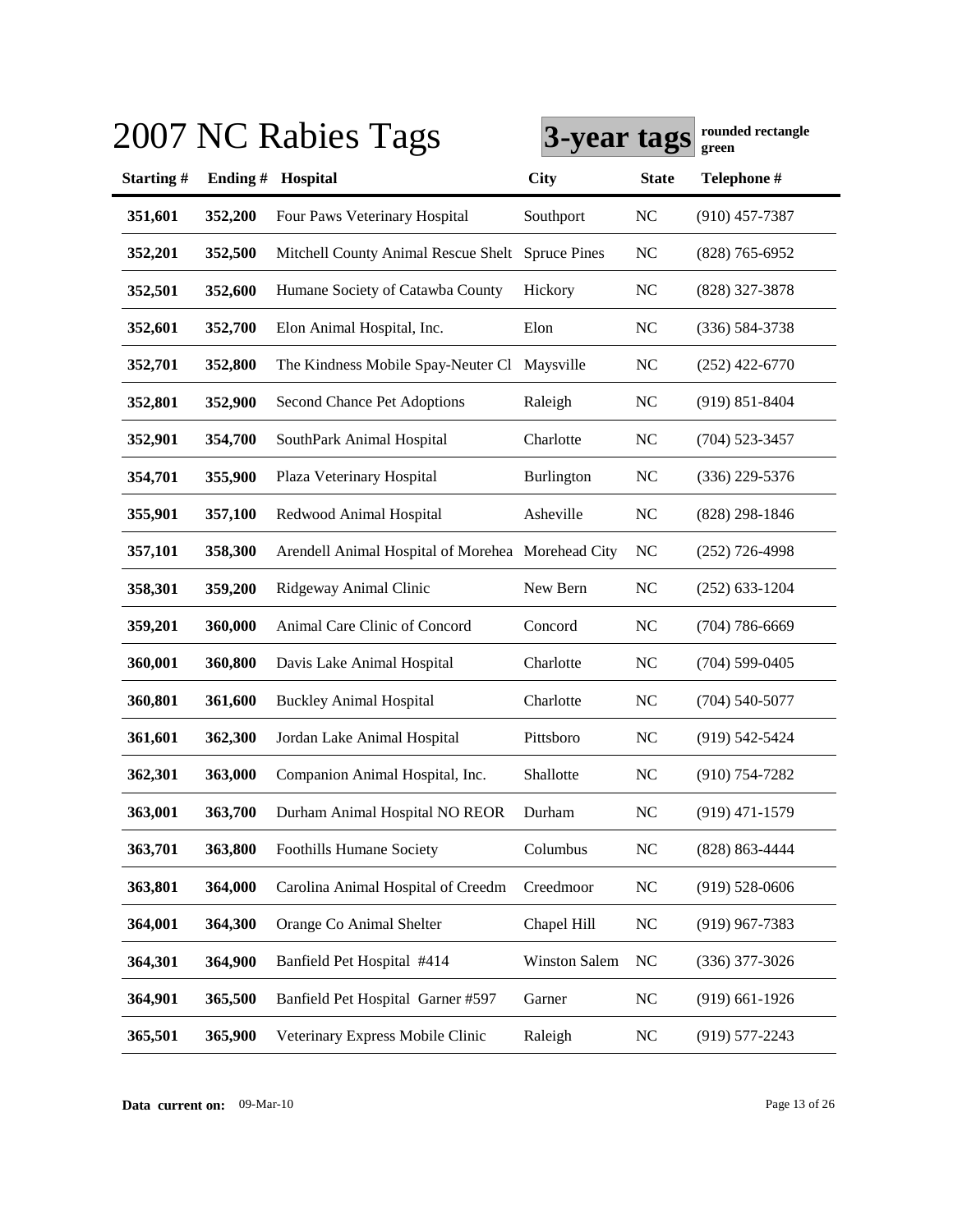|           |         | 2007 NC Rabies Tags                          | 3-year tags         |                | rounded rectangle<br>green |
|-----------|---------|----------------------------------------------|---------------------|----------------|----------------------------|
| Starting# |         | Ending # Hospital                            | <b>City</b>         | <b>State</b>   | Telephone #                |
| 365,901   | 366,200 | NCSU CVM Mobile Surgery                      | Raleigh             | <b>NC</b>      | $(919) 606 - 2752$         |
| 366,201   | 366,500 | Banfield Pet Hospital - Sou. Pines #1        | Aberdeen            | <b>NC</b>      | $(910)$ 692-4931           |
| 366,501   | 366,700 | <b>Hilltop Animal Hospital</b>               | Fuquay-Varina       | <b>NC</b>      | $(919) 552 - 5232$         |
| 366,701   | 367,500 | Eno Animal Hospital                          | Durham              | <b>NC</b>      | $(919)$ 471-0308           |
| 367,501   | 368,300 | Caring Hearts Animal Hospital                | Matthews            | <b>NC</b>      | $(704)$ 893-2799           |
| 368,301   | 369,000 | <b>Boulevard Animal Hospital</b>             | Raleigh             | NC             | $(919) 828 - 7468$         |
| 369,001   | 369,700 | <b>Wellington Animal Hospital</b>            | Cary                | N <sub>C</sub> | $(919) 851 - 7475$         |
| 369,701   | 370,300 | Foothills Mobile Veterinary Service          | Morganton           | N <sub>C</sub> | (828) 738-3883             |
| 370,301   | 370,900 | Dixie Trail Animal Clinic, Inc.              | Raleigh             | NC             | $(919) 781 - 5977$         |
| 370,901   | 371,300 | Academy Veterinary Hospital-Durha            | Durham              | N <sub>C</sub> | $(919) 688 - 6628$         |
| 371,301   | 371,700 | Animal Kingdom Veterinary Hospital           | Cary                | N <sub>C</sub> | $(919)$ 460-9111           |
| 371,701   | 372,100 | Blue Ridge Veterinary Clinic                 | <b>Banner Elk</b>   | <b>NC</b>      | $(828)$ 963-6641           |
| 372,101   | 372,500 | Knightdale Community Animal Hospi Knightdale |                     | <b>NC</b>      | $(919)$ 261-8811           |
| 372,501   | 372,900 | Latitude 36 Mobile Veterinary Servic         | <b>Walnut Cove</b>  | <b>NC</b>      | $(336) 593 - 5422$         |
| 372,901   | 373,300 | Mocksville Animal Hospital                   | Mocksville          | NC             | $(336)$ 413-6011           |
| 373,301   | 373,700 | Hemlock Bluffs Animal Hospital               | Cary                | <b>NC</b>      | $(919)$ 362-1223           |
| 373,701   | 374,100 | Warrenton Animal Clinic                      | Warrenton           | <b>NC</b>      | $(252)$ 257-0737           |
| 374,101   | 374,500 | Pamlico Co Health Dept                       | Bayboro             | $\rm NC$       | $(252)$ 745-5634           |
| 374,501   | 374,900 | North College Road Animal Hospital,          | Wilmington          | N <sub>C</sub> | $(910)$ 452-2273           |
| 374,901   | 375,300 | South Robeson Veterinary Clinic              | Fairmont            | N <sub>C</sub> | $(910)$ 628-7178           |
| 375,301   | 375,700 | All Pets Animal Hospital of Sneads F         | <b>Sneads Ferry</b> | <b>NC</b>      | $(910)$ 327-1100           |
| 375,701   | 376,100 | <b>Bridges Mobile Services</b>               | Grover              | <b>NC</b>      | $(704)$ 937-3300           |
| 376,101   | 376,400 | Banfield Pet Hospital #1413                  | Burlington          | N <sub>C</sub> | $(336) 524-9106$           |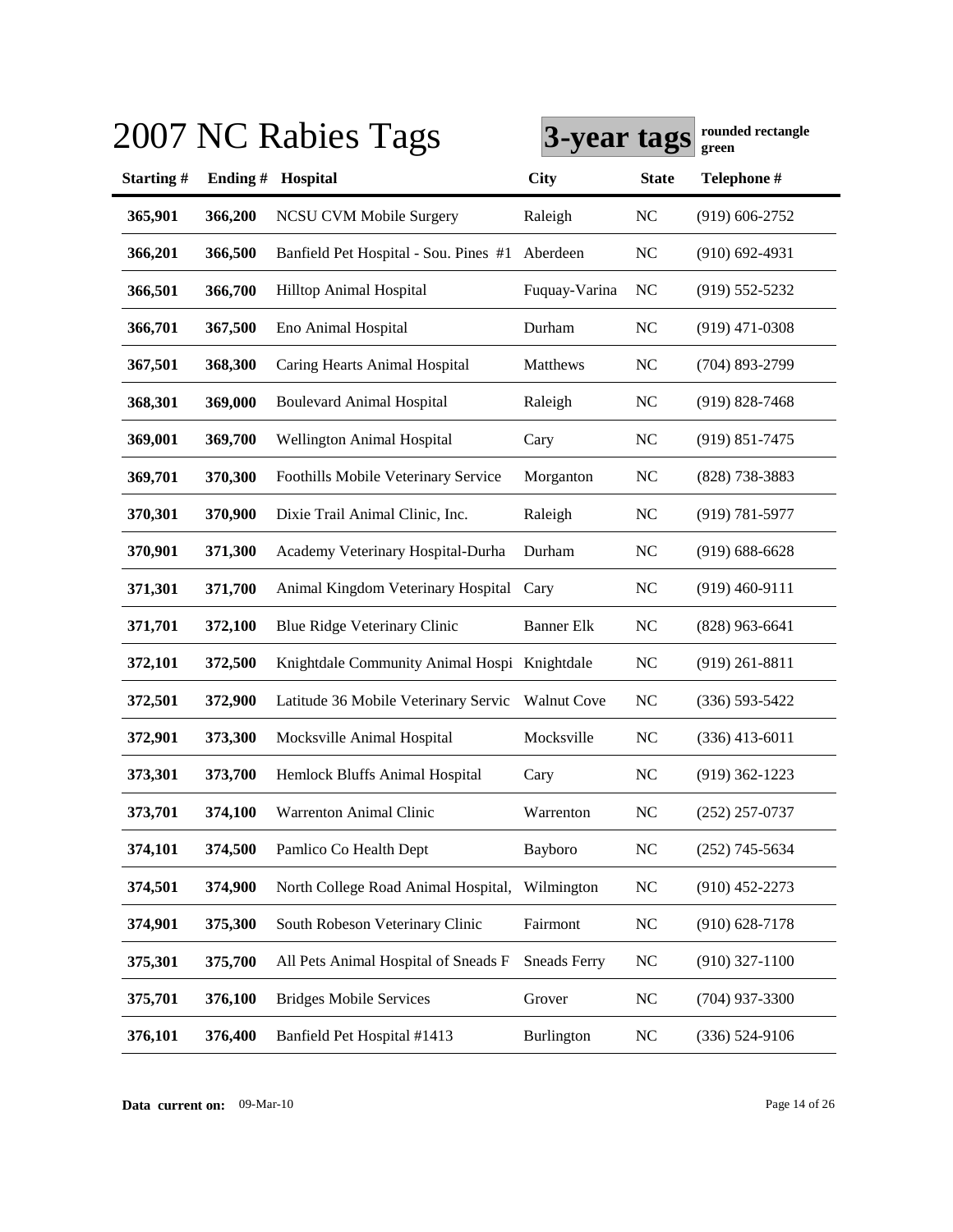|           |         | 2007 NC Rabies Tags                      | 3-year tags       |                | rounded rectangle<br>green |
|-----------|---------|------------------------------------------|-------------------|----------------|----------------------------|
| Starting# | Ending# | Hospital                                 | <b>City</b>       | <b>State</b>   | Telephone #                |
| 376,401   | 376,600 | <b>Carteret Animal Hospital</b>          | Beaufort          | <b>NC</b>      | $(252)$ 728-7600           |
| 376,601   | 376,800 | <b>Berkeley Veterinary Clinic</b>        | Goldsboro         | <b>NC</b>      | $(919)$ 778-5398           |
| 376,801   | 377,000 | Greene County Health Dept                | Snow Hill         | <b>NC</b>      | $(252)$ 747-8183           |
| 377,001   | 377,900 | Armadale Animal Hospital                 | Raleigh           | <b>NC</b>      | $(919) 518 - 1744$         |
| 377,901   | 378,700 | Hight Veterinary Hospital, P.A.          | Charlotte         | <b>NC</b>      | $(704)$ 595-9377           |
| 378,701   | 379,500 | Six Forks Animal Hospital                | Raleigh           | <b>NC</b>      | $(919)$ 847-5854           |
| 379,501   | 380,200 | <b>James Landing Veterinary Hospital</b> | Jamestown         | <b>NC</b>      | $(336) 852 - 9800$         |
| 380,201   | 380,900 | Fisher Veterinary Hospital, PA           | Raleigh           | <b>NC</b>      | $(919) 790 - 0412$         |
| 380,901   | 381,600 | Oak Grove Animal Hospital                | Durham            | N <sub>C</sub> | $(919) 598 - 0001$         |
| 381,601   | 382,300 | Dr Bradlers' Animal House Calls          | Hampstead         | NC             | $(910)$ 686-4806           |
| 382,301   | 382,900 | Animal Medical Center of Garner          | Garner            | NC             | $(919)$ 779-8887           |
| 382,901   | 383,500 | Fairview Animal Hospital, P.A.           | Fairview          | N <sub>C</sub> | $(828)$ 628-3557           |
| 383,501   | 384,100 | Veterinary House Calls of Hickory        | Hickory           | <b>NC</b>      | $(828)$ 345-1998           |
| 384,101   | 384,500 | The Carolinas Animal Hospital            | Charlotte         | <b>NC</b>      | $(704) 588 - 9788$         |
| 384,501   | 384,800 | <b>Butner Veterinary Clinic</b>          | <b>Butner</b>     | N <sub>C</sub> | $(919) 575 - 6210$         |
| 384,801   | 385,100 | All Saints Animal Hospital               | Hendersonville    | N <sub>C</sub> | $(828)$ 697-1717           |
| 385,101   | 385,400 | Animal Care Clinic of Laurinburg         | Laurinburg        | <b>NC</b>      | $(910)$ 277-7231           |
| 385,401   | 385,700 | Crepe Myrtle Animal Hospital             | Angier            | <b>NC</b>      | $(919)$ 639-8387           |
| 385,701   | 386,000 | Freer Animal Hospital                    | <b>Mount Airy</b> | <b>NC</b>      | $(336) 786 - 5197$         |
| 386,001   | 386,300 | Vet Mobile, PLLC                         | Cary              | NC             | $(919)$ 467-6297           |
| 386,301   | 386,600 | Paws & Claws Mobile Vet SUSPEN           | Huntersville      | NC             | $(704)$ 779-4200           |
| 386,601   | 386,900 | <b>Grassy Creek Animal Hospital</b>      | King              | <b>NC</b>      | $(336)$ 983-2011           |
| 386,901   | 387,200 | Dr Doby Whited                           | Mebane            | <b>NC</b>      | $(336)$ 421-5197           |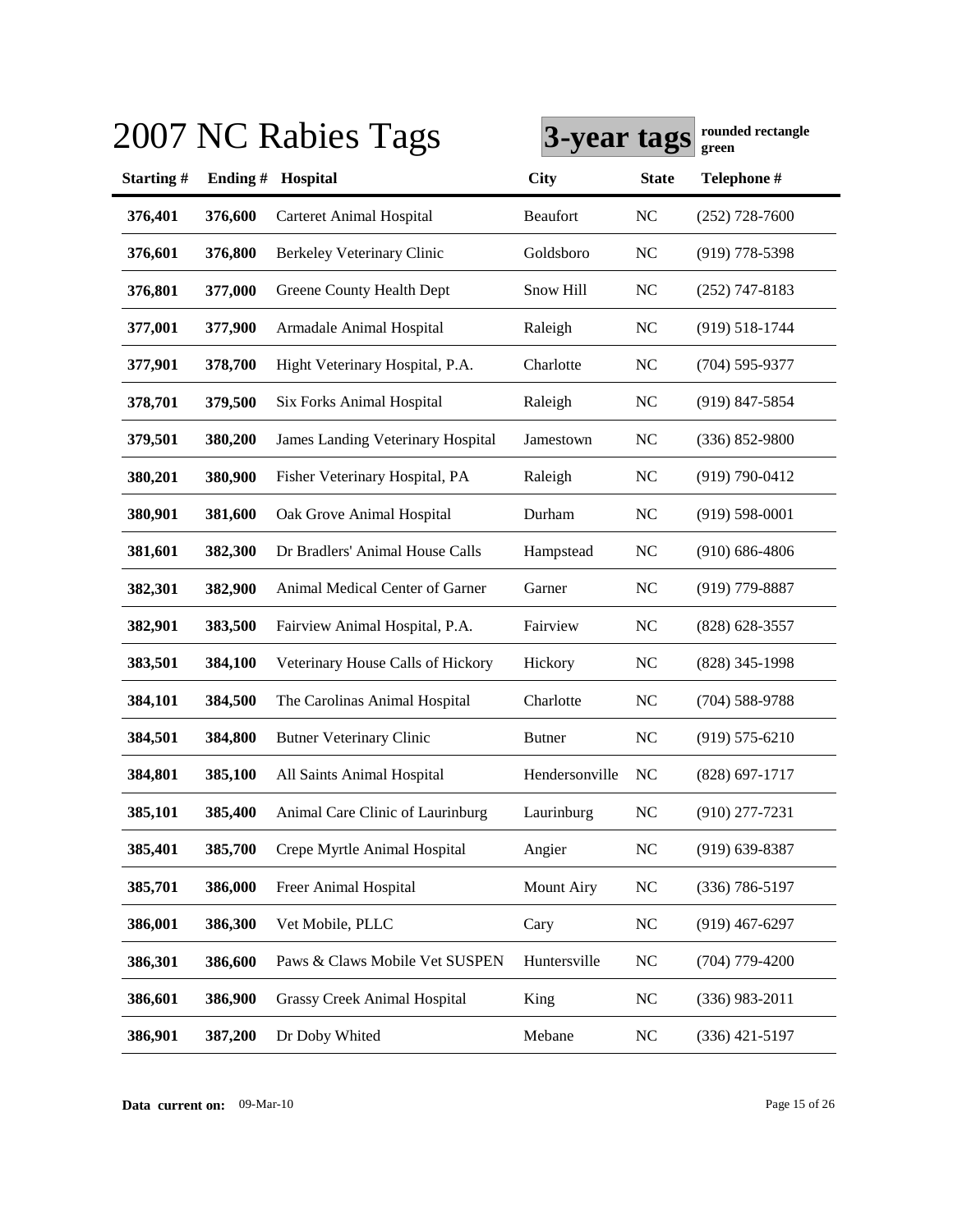|           |         | 2007 NC Rabies Tags                        | 3-year tags |                | rounded rectangle<br>green |
|-----------|---------|--------------------------------------------|-------------|----------------|----------------------------|
| Starting# | Ending# | Hospital                                   | <b>City</b> | <b>State</b>   | Telephone #                |
| 387,201   | 387,500 | Moyock Animal Hospital                     | Moyock      | <b>NC</b>      | $(252)$ 435-2250           |
| 387,501   | 388,200 | Cary Veterinary Hospital                   | Cary        | N <sub>C</sub> | $(919)$ 469-0947           |
| 388,201   | 388,800 | Four Paws Animal Clinic, Inc.              | Chapel Hill | <b>NC</b>      | $(919)$ 942-1788           |
| 388,801   | 389,400 | Westside Animal Hospital                   | Durham      | <b>NC</b>      | $(919)$ 383-5578           |
| 389,401   | 390,000 | Pet-Vet House Call Practice, P.A.          | Raleigh     | <b>NC</b>      | $(919) 676 - 3130$         |
| 390,001   | 390,400 | Catawba Heights Animal Hospital            | Belmont     | <b>NC</b>      | $(704)$ 827-0616           |
| 390,401   | 390,800 | Veterinary Home Services SOLD to 5         | Raleigh     | <b>NC</b>      | $(919)$ 847-2255           |
| 390,801   | 391,100 | Asheville Veterinary House Call Offi       | Asheville   | N <sub>C</sub> | $(828)$ 254-2221           |
| 391,101   | 391,400 | Veterinary Housecalls/Mobile Care          | Charlotte   | <b>NC</b>      | $(704)$ 523-5534           |
| 391,401   | 391,600 | All Creatures Pet Hospital                 | Stanley     | NC             | $(704)$ 263-1366           |
| 391,601   | 391,800 | Carolina Cat Clinic                        | Gastonia    | <b>NC</b>      | $(704)$ 865-5554           |
| 391,801   | 392,000 | Institute Mobile Veterinary Service        | La Grange   | NC             | $(252) 566 - 5041$         |
| 392,001   | 392,200 | Lexington Large Animal Medicine &          | Lexington   | <b>NC</b>      | $(336)$ 787-4901           |
| 392,201   | 392,400 | Dr Kate's Mobile Veterinary Practice       | Raleigh     | NC             | $(919) 832 - 2000$         |
| 392,401   | 392,600 | Close Calls, PLLC                          | Raleigh     | N <sub>C</sub> | $(919) 749 - 3590$         |
| 392,601   | 392,800 | Flat River Veterinary Hospital             | Rougemont   | <b>NC</b>      | $(919)$ 477-4210           |
| 392,801   | 393,000 | Gaston Veterinary Hospital Assoc.          | Gastonia    | <b>NC</b>      | $(704) 864 - 5739$         |
| 393,001   | 393,200 | <b>Tyson Animal Hospital</b>               | Durham      | NC             | $(919) 544 - 8297$         |
| 393,201   | 393,400 | O'Hara Veterinary Clinic                   | Charlotte   | <b>NC</b>      | $(704)$ 372-2537           |
| 393,401   | 393,600 | Roxboro Road Veterinary Hospital C         | Durham      | <b>NC</b>      | $(919)$ 477-9711           |
| 393,601   | 393,800 | Mountain Laurel Mobile Vet. Service Lenoir |             | NC             | $(828)$ 758-7860           |
| 393,801   | 394,000 | Carolina Animal Hospital of Creedm         | Creedmoor   | <b>NC</b>      | $(919)$ 528-0606           |
| 394,001   | 394,100 | Greystone Animal Hospital                  | Raleigh     | <b>NC</b>      | $(919) 676 - 1711$         |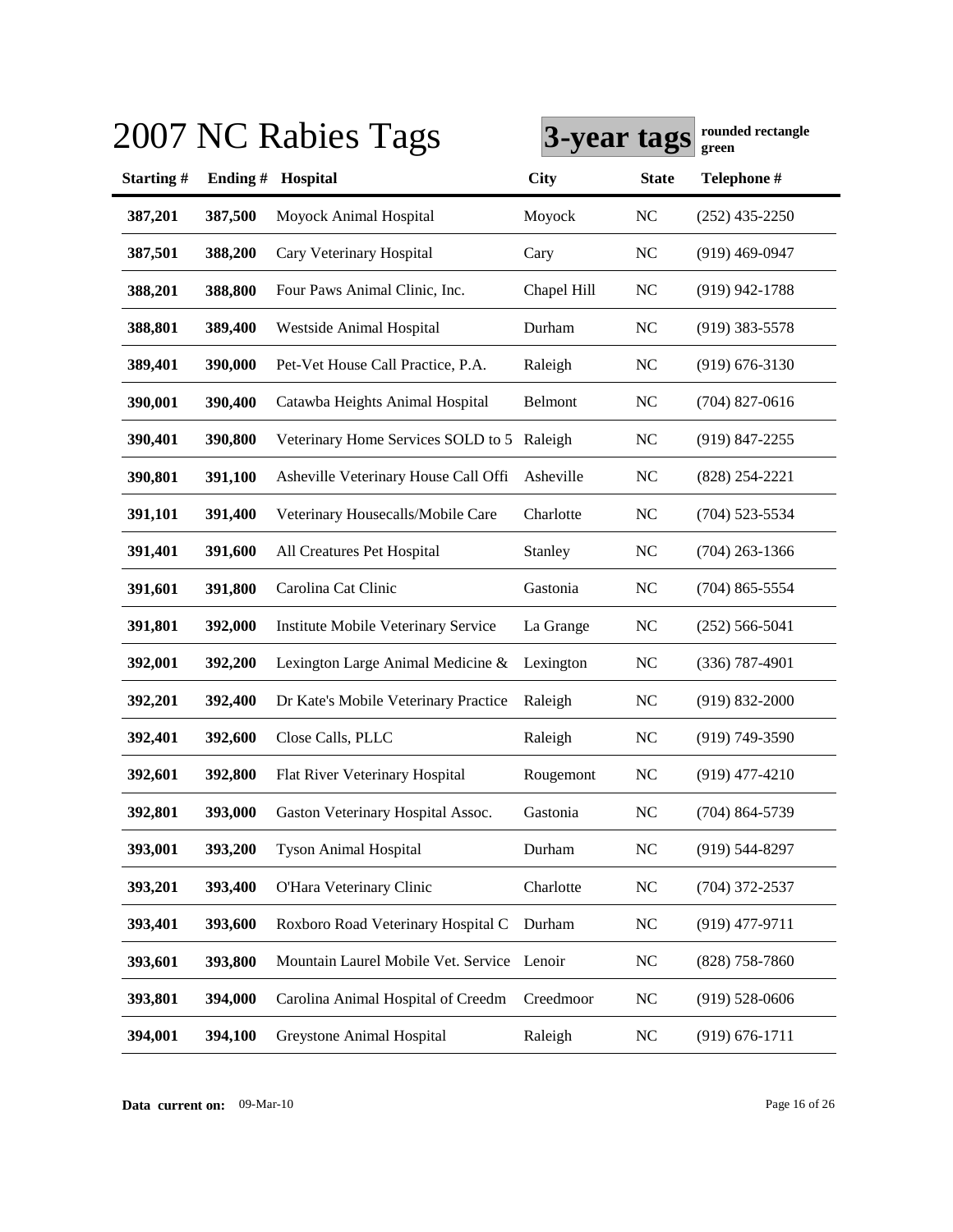|           |         | 2007 NC Rabies Tags                         | 3-year tags  |                | rounded rectangle<br>green |
|-----------|---------|---------------------------------------------|--------------|----------------|----------------------------|
| Starting# | Ending# | Hospital                                    | <b>City</b>  | <b>State</b>   | Telephone #                |
| 394,101   | 394,200 | Oriental Pet Clinic                         | Oriental     | <b>NC</b>      | $(252)$ 249-2775           |
| 394,201   | 394,600 | Mobile Vet Care of S Charlotte              | Charlotte    | <b>NC</b>      | $(704)$ 458-4928           |
| 394,601   | 394,900 | <b>ABEVET</b>                               | Pittsboro    | <b>NC</b>      | $(919)$ 933-8680           |
| 394,901   | 395,200 | Carpenter Animal Hospital                   | Cary         | <b>NC</b>      | $(919)$ 469-7387           |
| 395,201   | 395,500 | Dickson Animal Clinic, P.A.                 | Gastonia     | <b>NC</b>      | $(704)$ 824-9160           |
| 395,501   | 395,800 | Healthy Pets Mobile Vet                     | Clayton      | <b>NC</b>      | $(919)$ 329-7387           |
| 395,801   | 396,100 | Frazier's Mobile Equine                     | Benson       | <b>NC</b>      | $(910)$ 578-8373           |
| 396,101   | 396,400 | Western Wake Veterinary Service             | Apex         | <b>NC</b>      | $(919)$ 362-1344           |
| 396,401   | 396,600 | Large Animal Medicine and Surgery,          | Salisbury    | <b>NC</b>      | $(704)$ 637-0546           |
| 396,601   | 396,800 | Homeward Bound Mobile Vet Servic            | Raleigh      | NC             | $(919)$ 847-2500           |
| 396,801   | 397,000 | House Call Practice For Pets                | Raleigh      | <b>NC</b>      | $(919) 874 - 7406$         |
| 397,001   | 397,200 | Eastern Equine Veterinary Clinic            | Walstonburg  | <b>NC</b>      | $(252)$ 753-3162           |
| 397,201   | 397,400 | Weirick Mobile Veterinary Service           | Greensboro   | <b>NC</b>      | $(336)$ 340-8686           |
| 397,401   | 397,500 | <b>Advance Veterinary Services</b>          | Mocksville   | <b>NC</b>      | $(336)$ 998-9696           |
| 397,501   | 397,600 | After Hours Animal Emergency Clini          | Raleigh      | <b>NC</b>      | $(919) 781 - 5145$         |
| 397,601   | 397,700 | Carolina Vet. Spec. Huntersville            | Huntersville | NC             | $(704)$ 949-1100           |
| 397,601   | 397,700 | Carolina Vet. Spec. Huntersville            | Huntersville | <b>NC</b>      | $(704)$ 949-1100           |
| 397,701   | 397,800 | Bear Creek Mobile Vet Service               | Alermarle    | <b>NC</b>      | $(704)$ 463-7677           |
| 397,801   | 397,900 | Bar None Mobile Veterinary Services Clayton |              | <b>NC</b>      | $(919)$ 772-9400           |
| 397,901   | 398,000 | Applewood Veterinary Hospital, P.A.         | Dallas       | N <sub>C</sub> | $(704)$ 922-0532           |
| 398,001   | 398,100 | Animal Medical Clinic of South Bost         | South Boston | VA             | (434) 575-0034             |
| 398,101   | 398,200 | Caudle Mobile Veterinary Practice           | Watkinsville | GA             | $(706)$ 340-5043           |
| 398,201   | 398,300 | Animal Medical Center                       | Danville     | VA             | (434) 793-6477             |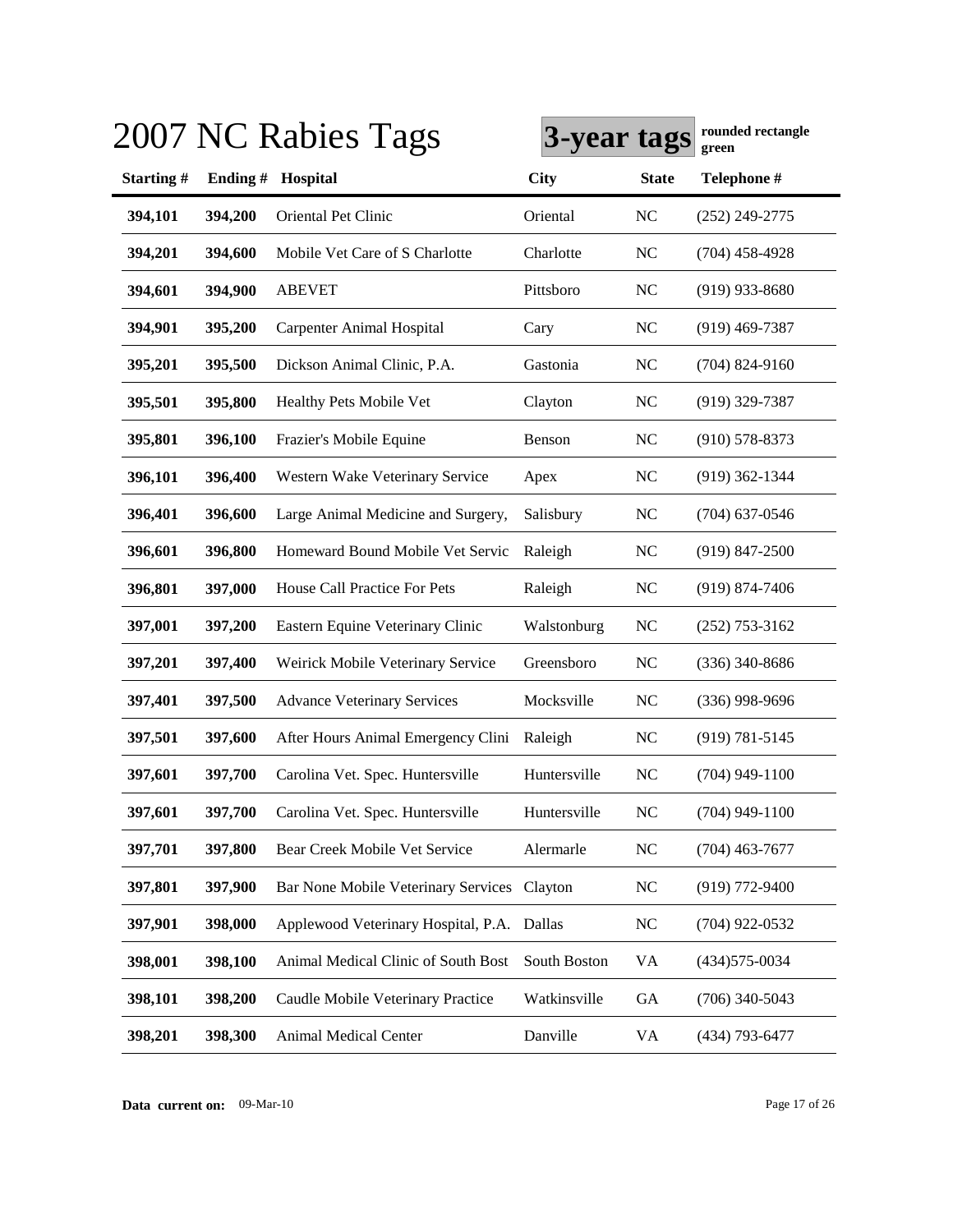| Telephone #<br><b>State</b><br>$(252)$ 243-6252<br>$(828) 658 - 2322$<br>$(919) 742 - 5500$<br>$(336) 629 - 8910$<br>$(919)$ 663-5996<br>(434) 886-2499<br>$(919)$ 413-2956<br>$(828)$ 278-0450<br>$(704)$ 824-8451 |
|---------------------------------------------------------------------------------------------------------------------------------------------------------------------------------------------------------------------|
|                                                                                                                                                                                                                     |
|                                                                                                                                                                                                                     |
|                                                                                                                                                                                                                     |
|                                                                                                                                                                                                                     |
|                                                                                                                                                                                                                     |
|                                                                                                                                                                                                                     |
|                                                                                                                                                                                                                     |
|                                                                                                                                                                                                                     |
|                                                                                                                                                                                                                     |
|                                                                                                                                                                                                                     |
| $(910) 596 - 2897$                                                                                                                                                                                                  |
| $(704)$ 528-1717                                                                                                                                                                                                    |
| $(919) 542 - 0442$                                                                                                                                                                                                  |
| $(434)$ 374-0166                                                                                                                                                                                                    |
| $(276)$ 236-5103                                                                                                                                                                                                    |
| $(803)$ 517-8734                                                                                                                                                                                                    |
| $(910)$ 385-6222                                                                                                                                                                                                    |
| $(704)$ 873-1743                                                                                                                                                                                                    |
| $(828)$ 645-6643                                                                                                                                                                                                    |
| $(704)$ 824-9876                                                                                                                                                                                                    |
| $(910)$ 457-6340                                                                                                                                                                                                    |
| $(252)$ 527-4960                                                                                                                                                                                                    |
| $(828)$ 428-8093                                                                                                                                                                                                    |
| $(828)$ 466-2726                                                                                                                                                                                                    |
|                                                                                                                                                                                                                     |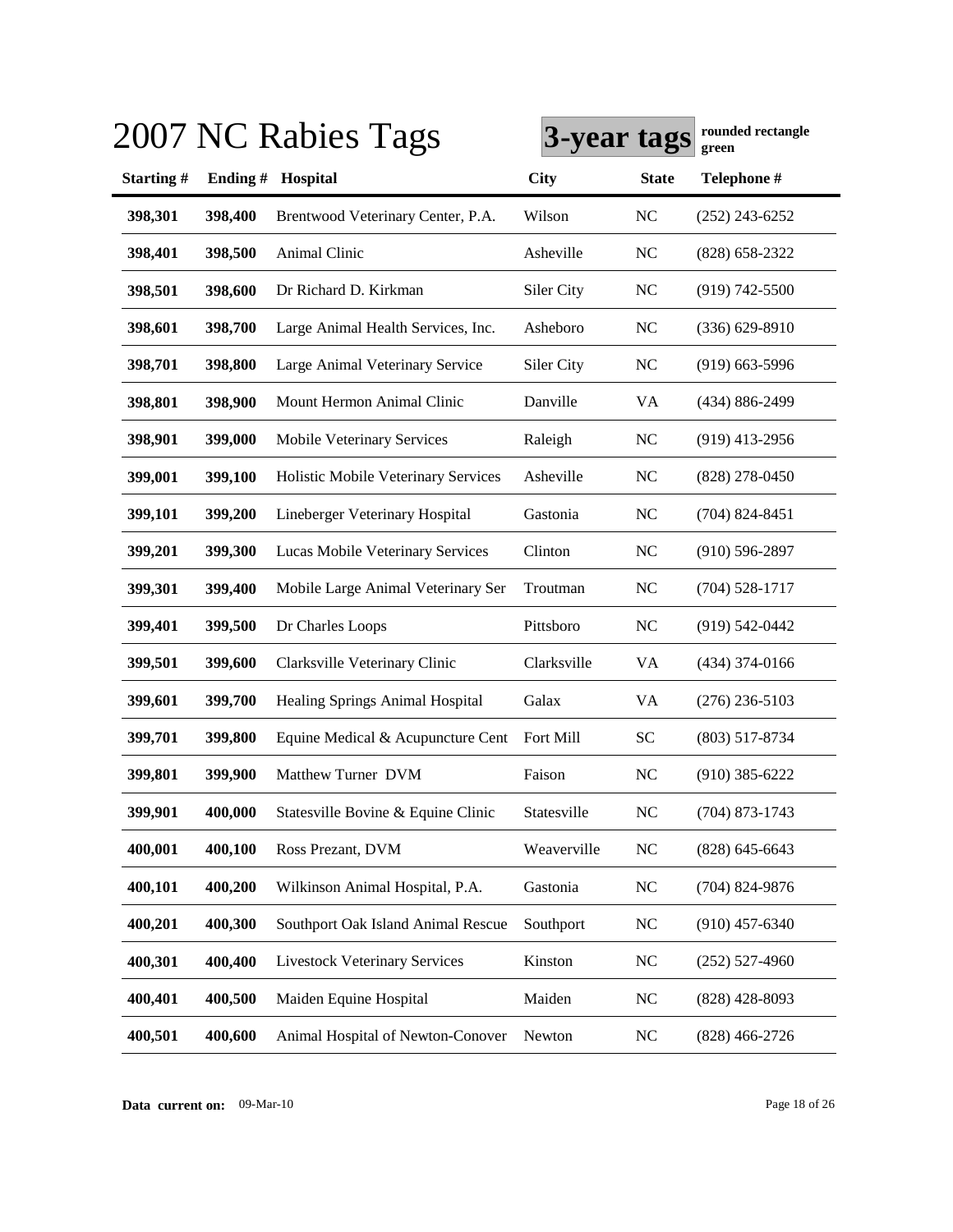|           |         | 2007 NC Rabies Tags                            | 3-year tags        |                | rounded rectangle<br>green |
|-----------|---------|------------------------------------------------|--------------------|----------------|----------------------------|
| Starting# | Ending# | Hospital                                       | <b>City</b>        | <b>State</b>   | Telephone #                |
| 400,601   | 400,700 | Holmes Mobile Veterinary Service               | <b>Banner Elk</b>  | <b>NC</b>      | $(828)$ 266-3959           |
| 400,701   | 400,800 | Nature Veterinary Center                       | South Hill         | VA             | $(434)$ 447-3553           |
| 400,801   | 400,900 | Shanks Veterinary Mobile Service               | Hickory            | <b>NC</b>      | $(828)$ 381-1341           |
| 400,901   | 401,000 | <b>Outback Mobile Veterinary Services</b>      | Morganton          | <b>NC</b>      | $(828)$ 448-9295           |
| 401,001   | 401,100 | Hickory Animal Hospital                        | Hickory            | <b>NC</b>      | (828) 327-3353             |
| 401,101   | 401,200 | After Hours Veterinary Emergency Cl Greensboro |                    | <b>NC</b>      | $(336) 851 - 1990$         |
| 401,201   | 402,200 | Animal Hospital of Marion                      | Marion             | <b>NC</b>      | (828) 724-4774             |
| 402,201   | 403,000 | Weddington Animal Hospital                     | Matthews           | <b>NC</b>      | $(704)$ 847-8466           |
| 403,001   | 404,500 | Monroe Animal Hospital, P.A.                   | Monroe             | N <sub>C</sub> | $(704)$ 289-5242           |
| 404,501   | 405,500 | Banfield Pet Hospital Jacksonville #           | Jacksonville       | N <sub>C</sub> | $(910)$ 938-1627           |
| 405,501   | 405,700 | Grace Animal Hospital                          | Gastonia           | <b>NC</b>      | $(704)$ 853-8866           |
| 405,701   | 407,200 | Robinson Animal Hospital, P.A.                 | Clayton            | N <sub>C</sub> | $(919) 553 - 7173$         |
| 407,201   | 408,200 | Dr. P J Boatwright                             | <b>Brevard</b>     | N <sub>C</sub> | (828) 885 2080             |
| 408,201   | 408,300 | Veterinary Spec Hospital of the Carol Cary     |                    | <b>NC</b>      | $(919)$ 233-4911           |
| 408,301   | 408,400 | Safe Haven for Cats, attn: Dr. Pethick Raleigh |                    | <b>NC</b>      | $(919) 872 - 1128$         |
| 408,401   | 408,700 | <b>Creature Comforts Animal Hospital</b>       | Cary               | N <sub>C</sub> | $(919)$ 387-3435           |
| 408,701   | 408,900 | Rocky Point Animal Hospital                    | <b>Rocky Point</b> | <b>NC</b>      | $(910)$ 602-6633           |
| 408,901   | 409,700 | Banfield Pet Hospital- Wake Forest             | <b>Wake Forest</b> | <b>NC</b>      | $(919) 562 - 3852$         |
| 409,701   | 410,300 | <b>Creature Comforts Animal Hospital</b>       | Cary               | <b>NC</b>      | $(919)$ 387-3435           |
| 410,301   | 410,400 | Dr James H Rogers                              | Statesville        | <b>NC</b>      | $(704)$ 876-1933           |
| 410,401   | 410,500 | <b>Belmont Animal Hospital SUSPEND</b>         | Belmont            | <b>NC</b>      | $(704)$ 825-1330           |
| 410,501   | 411,500 | Lake Norman Animal Hospital, P.A.              | Mooresville        | <b>NC</b>      | $(704)$ 664-7387           |
| 411,501   | 411,600 | All Walks of Life Mobile Vet Svcs              | Angier             | <b>NC</b>      | $(919) 567 - 2965$         |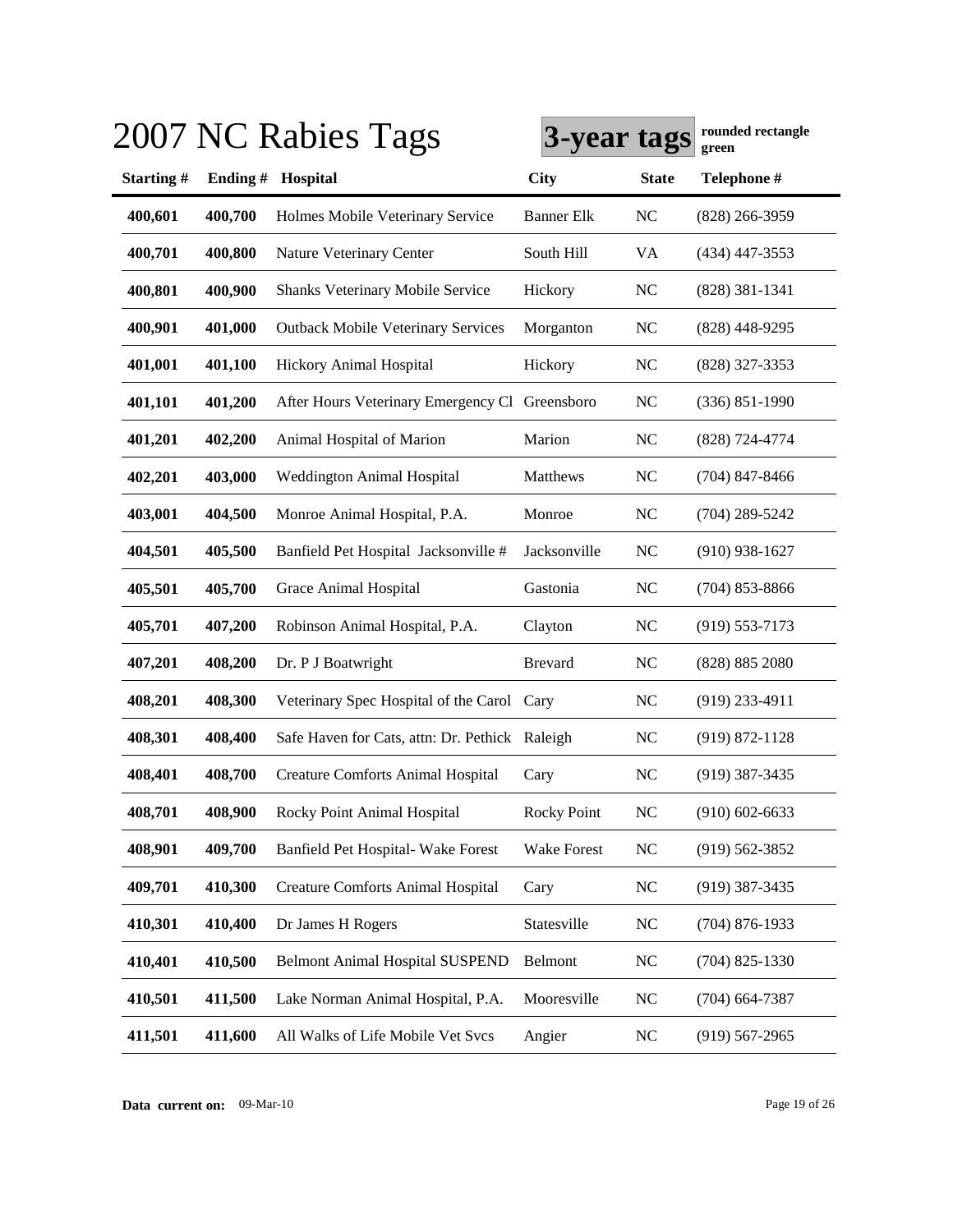|           |         | 2007 NC Rabies Tags                              | 3-year tags           |                | rounded rectangle<br>green |
|-----------|---------|--------------------------------------------------|-----------------------|----------------|----------------------------|
| Starting# | Ending# | Hospital                                         | <b>City</b>           | <b>State</b>   | Telephone #                |
| 411,601   | 412,000 | Woodlawn Animal Hospital, P.A.                   | Charlotte             | N <sub>C</sub> | $(704)$ 523-3576           |
| 412,001   | 413,000 | Oberlin Animal Hospital                          | Raleigh               | <b>NC</b>      | $(919) 832 - 3107$         |
| 413,001   | 413,800 | Care First Animal Hospital at Glenwo             | Raleigh               | <b>NC</b>      | $(919) 783 - 7387$         |
| 413,801   | 414,300 | Charlotte Veterinary Clinic, P.A.                | Charlotte             | N <sub>C</sub> | $(704) 537 - 2272$         |
| 414,301   | 414,700 | Mobile Vet to Pet Service & Clinic               | Hickory               | <b>NC</b>      | $(828)$ 446-9838           |
| 414,701   | 415,700 | Banfield Pet Hospital #413                       | Greensboro            | <b>NC</b>      | $(336)$ 545-8333           |
| 415,701   | 416,200 | Forest Hills Veterinary Hospital                 | Wilmington            | N <sub>C</sub> | $(910)$ 362-9955           |
| 416,201   | 416,600 | Ambassador Mobile Veterinarian Ser               | Greensboro            | <b>NC</b>      | $(336)$ 379-1227           |
| 416,601   | 416,700 | Cabarrus Spay Neuter Clinic                      | Concord               | <b>NC</b>      | $(704) 784 - 6304$         |
| 416,701   | 416,800 | Triangle Veterinary Emergency Clini              | Durham                | <b>NC</b>      | $(919)$ 489-0615           |
| 416,801   | 416,900 | Whispering Waters Animal Care/Mo                 | Boone                 | <b>NC</b>      | $(828)$ 264-8077           |
| 416,901   | 417,000 | Chapel Hill Mobile Vet House Calls               | Chapel Hill           | <b>NC</b>      | $(919)$ 357-3440           |
| 417,001   | 417,200 | <b>UNC-Chapel Hill</b>                           | Chapel Hill           | <b>NC</b>      | $(919)$ 966-2906           |
| 417,201   | 417,300 | Yellowhorse Mobile Vet Service                   | Concord               | <b>NC</b>      | $(704)$ 305-3673           |
| 417,301   | 417,400 | Heart and Hand Vet Hospital                      | Charlotte             | <b>NC</b>      | $(704) 573 - 2744$         |
| 417,401   | 417,800 | Vetcare Mobile Service                           | Cary                  | <b>NC</b>      | $(919)$ 363-0773           |
| 417,801   | 417,900 | Carolina Equine Clinic                           | <b>Southern Pines</b> | N <sub>C</sub> | $(910) 692 - 8680$         |
| 417,901   | 418,000 | Dr Judith Rozzell                                | Old Fort              | NC             | (828) 724-9795             |
| 418,001   | 418,400 | Thomasville Veterinary Hospital, P.A Thomasville |                       | <b>NC</b>      | $(336)$ 475-9119           |
| 418,401   | 418,700 | Mobile Veterinary Care                           | Snow Hill             | $NC$           | $(252)$ 714-9581           |
| 418,701   | 419,200 | Commonwealth Animal Hospital                     | Charlotte             | <b>NC</b>      | $(704)$ 370-0767           |
| 419,201   | 419,300 | Equine Express Mobile Vet Service S              | New Bern              | <b>NC</b>      | $(252)$ 670-1110           |
| 419,301   | 419,500 | Humane Society of Catawba County                 | Hickory               | <b>NC</b>      | (828) 327-3878             |

**Data current on:** 09-Mar-10 Page 20 of 26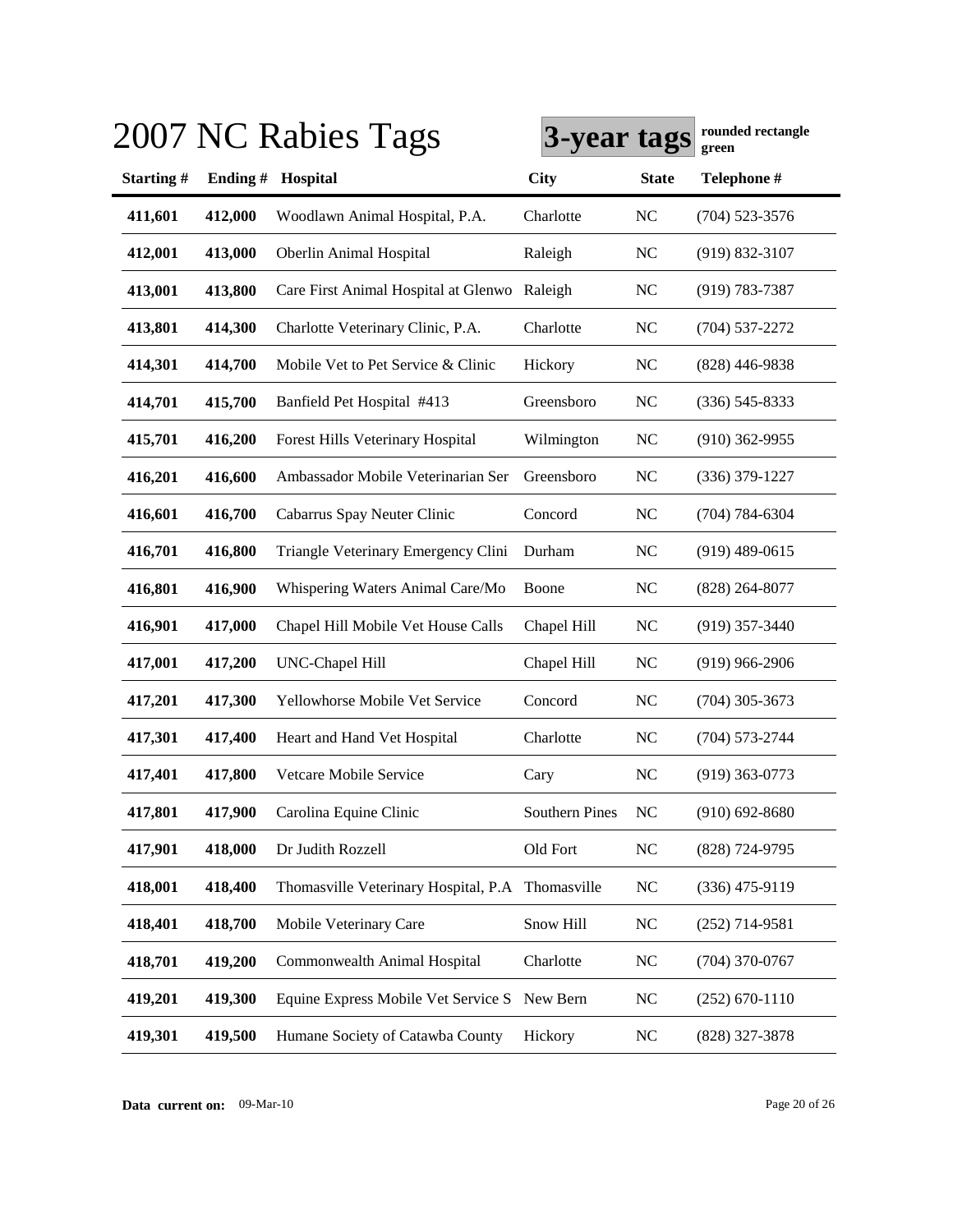|           |         | 2007 NC Rabies Tags                             | 3-year tags           |                | rounded rectangle<br>green |
|-----------|---------|-------------------------------------------------|-----------------------|----------------|----------------------------|
| Starting# | Ending# | Hospital                                        | <b>City</b>           | <b>State</b>   | Telephone #                |
| 419,501   | 421,000 | <b>Plantation Animal Hospital</b>               | Matthews              | <b>NC</b>      | $(704)$ 841-2225           |
| 421,001   | 421,500 | Gandy Animal Hospital                           | Rockingham            | N <sub>C</sub> | $(910)$ 997-2518           |
| 421,501   | 421,600 | Southern Pines Equine Associates                | <b>Southern Pines</b> | N <sub>C</sub> | $(910)$ 692-8640           |
| 421,601   | 421,900 | <b>Union County Animal Services Burea</b>       | Monroe                | <b>NC</b>      | $(704)$ 283-3548           |
| 421,901   | 422,200 | Riverview Animal Hospital                       | N Wilkesboro          | <b>NC</b>      | $(336)$ 667-2463           |
| 422,201   | 422,300 | Spay & Neuter Clinic of Central Caro High Point |                       | <b>NC</b>      | $(336)$ 965-1797           |
| 422,301   | 423,500 | Union County Animal Services Burea Monroe       |                       | <b>NC</b>      | $(704)$ 283-3548           |
| 423,501   | 423,700 | The Oaks Veterinary Clinic                      | Smithfield            | VA             | $(757)$ 357-2324           |
| 423,701   | 424,000 | <b>James Landing Veterinary Hospital</b>        | Jamestown             | <b>NC</b>      | $(336) 852 - 9800$         |
| 424,001   | 424,100 | Greystone Animal Hospital                       | Raleigh               | <b>NC</b>      | $(919) 676 - 1711$         |
| 424,101   | 424,300 | Spring Creek Animal Hospital                    | Goldsboro             | <b>NC</b>      | $(919)$ 778-4260           |
| 424,301   | 424,400 | Rocky Creek Veterinary Service, P.A.            | Olin                  | <b>NC</b>      | $(704) 546 - 2210$         |
| 424,401   | 425,000 | Charlotte/Mecklenburg Animal Contr              | Charlotte             | <b>NC</b>      | $(704)$ 336-6695           |
| 425,001   | 425,200 | Smokey Park Veterinary Hospital                 | Candler               | <b>NC</b>      | $(828) 665 - 1001$         |
| 425,201   | 425,300 | <b>AARF SUSPENDED</b>                           | <b>Winston Salem</b>  | N <sub>C</sub> | $(336)$ 926-9269           |
| 425,301   | 425,400 | Dr Larry Watts                                  | Statesville           | N <sub>C</sub> | $(704)$ 878-2371           |
| 425,401   | 425,500 | The Kindness Mobile Spay-Neuter Cl Maysville    |                       | <b>NC</b>      | $(252)$ 422-6770           |
| 425,501   | 425,600 | Dr David Green                                  | Franklinton           | NC             | $(919)$ 495-1348           |
| 425,601   | 425,700 | Dr Stacey Jones                                 |                       | NC             | $(828)$ 692-6066           |
| 425,701   | 426,900 | Lakewood Veterinary Hospital, P.A.              | Mooresville           | $\rm NC$       | $(704)$ 662-6077           |
| 426,901   | 427,900 | Animal Hospital of Marion                       | Marion                | NC             | (828) 724-4774             |
| 427,901   | 428,400 | Davis Lake Animal Hospital                      | Charlotte             | <b>NC</b>      | $(704)$ 599-0405           |
| 428,401   | 428,500 | The Country Vet Shop                            | Waxhaw                | <b>NC</b>      | $(704)$ 243-2410           |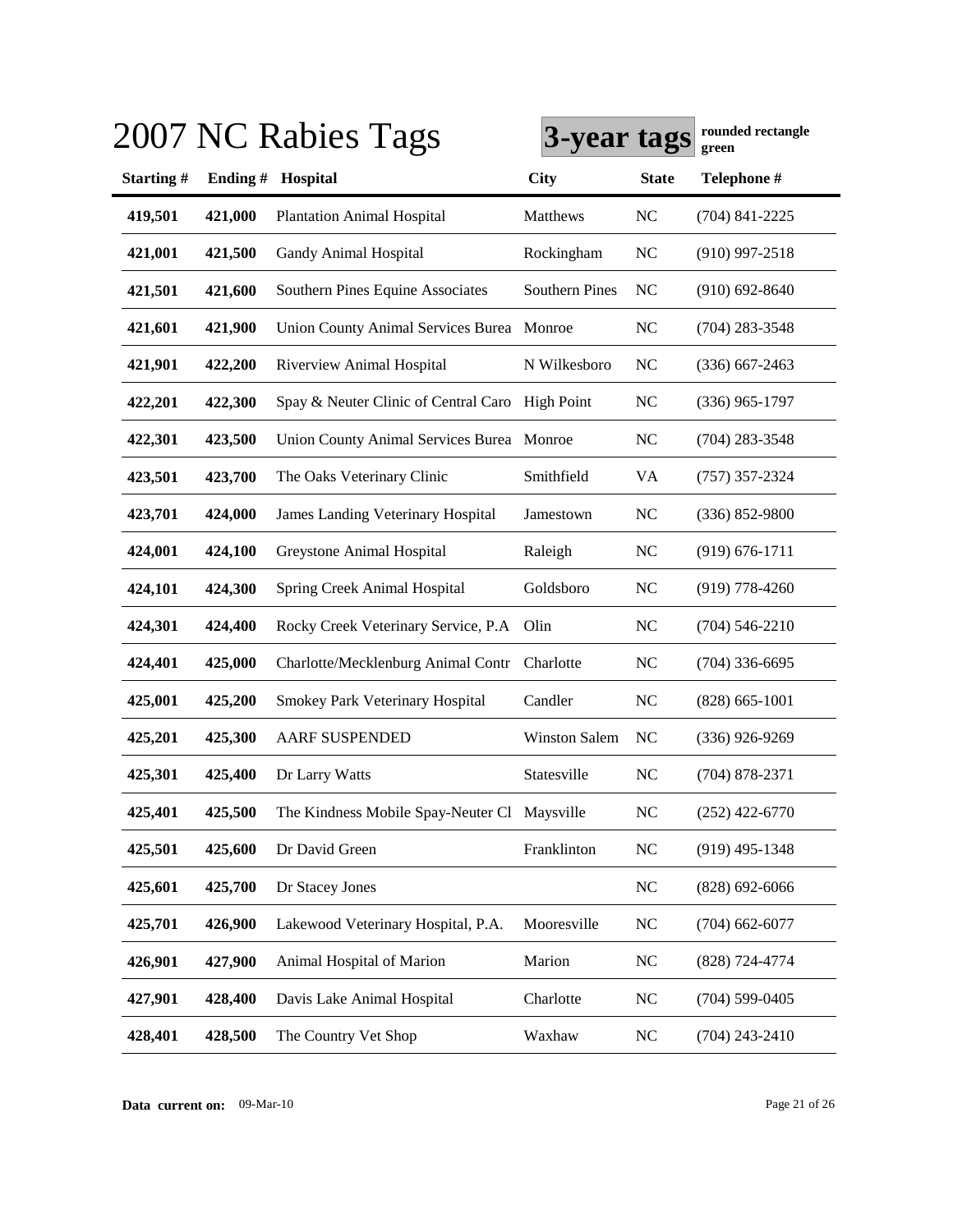|           |         | 2007 NC Rabies Tags                              | 3-year tags    |                | rounded rectangle<br>green |
|-----------|---------|--------------------------------------------------|----------------|----------------|----------------------------|
| Starting# | Ending# | Hospital                                         | <b>City</b>    | <b>State</b>   | Telephone #                |
| 428,501   | 428,600 | Medicine Man Mobile Vet                          | Morganton      | <b>NC</b>      | $(828)$ 439-3905           |
| 428,601   | 428,900 | Humane Society of Catawba County                 | Hickory        | <b>NC</b>      | (828) 327-3878             |
| 428,901   | 429,000 | Banfield Pet Hospital of Arden #1207 Arden       |                | N <sub>C</sub> | $(828) 681 - 0519$         |
| 429,001   | 429,100 | Wellspring Holistic Vet Care                     | Castle Hayne   | N <sub>C</sub> | $(910) 763 - 1230$         |
| 429,101   | 429,200 | Ghiloni Mobile Vet Service                       | Raleigh        | <b>NC</b>      | $(919)$ 212-0026           |
| 429,201   | 429,600 | Banfield Pet Hospital #415                       | Fayetteville   | <b>NC</b>      | $(910) 864 - 1337$         |
| 429,601   | 430,000 | Animal Medical Center of Garner                  | Garner         | <b>NC</b>      | $(919)$ 779-8887           |
| 430,001   | 430,500 | <b>Academy East Veterinary Hospital</b>          | Fuquay-Varina  | <b>NC</b>      | $(919) 552 - 1040$         |
| 430,501   | 431,000 | <b>Matthews Animal Clinic</b>                    | Matthews       | <b>NC</b>      | $(704)$ 847-9856           |
| 431,001   | 431,300 | Maiden Small Animal Hospital                     | Maiden         | <b>NC</b>      | $(828)$ 428-0010           |
| 431,301   | 431,500 | Banfield Pet Hospital #1508                      | Concord        | N <sub>C</sub> | $(704) 782 - 3921$         |
| 431,501   | 431,600 | Dr Melissa Matthews                              | Vale           | <b>NC</b>      | $(828) 638 - 6700$         |
| 431,601   | 431,900 | Banfield Pet Hospital of Cary #595               | Cary           | N <sub>C</sub> | $(919) 858 - 8450$         |
| 431,901   | 432,000 | Lake Norman Equine Clinic                        | Cornelius      | <b>NC</b>      | $(704)$ 278-0321           |
| 432,001   | 432,500 | Mint Hill Animal Hospital, P.A.                  | Mint Hill      | <b>NC</b>      | $(704) 545 - 3422$         |
| 432,501   | 432,600 | Dr Troy D Williams                               | Huntersville   | <b>NC</b>      | $(704)$ 507-1412           |
| 432,601   | 433,000 | Thomasville Veterinary Hospital, P.A Thomasville |                | <b>NC</b>      | $(336)$ 475-9119           |
| 433,001   | 433,200 | Crepe Myrtle Animal Hospital                     | Angier         | <b>NC</b>      | $(919)$ 639-8387           |
| 433,201   | 433,300 | Bear Creek Mobile Vet Service                    | Alermarle      | NC             | $(704)$ 463-7677           |
| 433,301   | 433,400 | Clarksville Veterinary Clinic                    | Clarksville    | VA             | $(434)$ 374-0166           |
| 433,401   | 433,700 | Goose Creek Animal Hospital                      | Sunbury        | <b>NC</b>      | $(252)$ 465-4831           |
| 433,701   | 433,800 | All Saints Animal Hospital                       | Hendersonville | NC             | $(828) 697 - 1717$         |
| 433,801   | 433,900 | Heart and Hand Vet Hospital                      | Charlotte      | NC             | $(704) 573 - 2744$         |

**Data current on:** 09-Mar-10 Page 22 of 26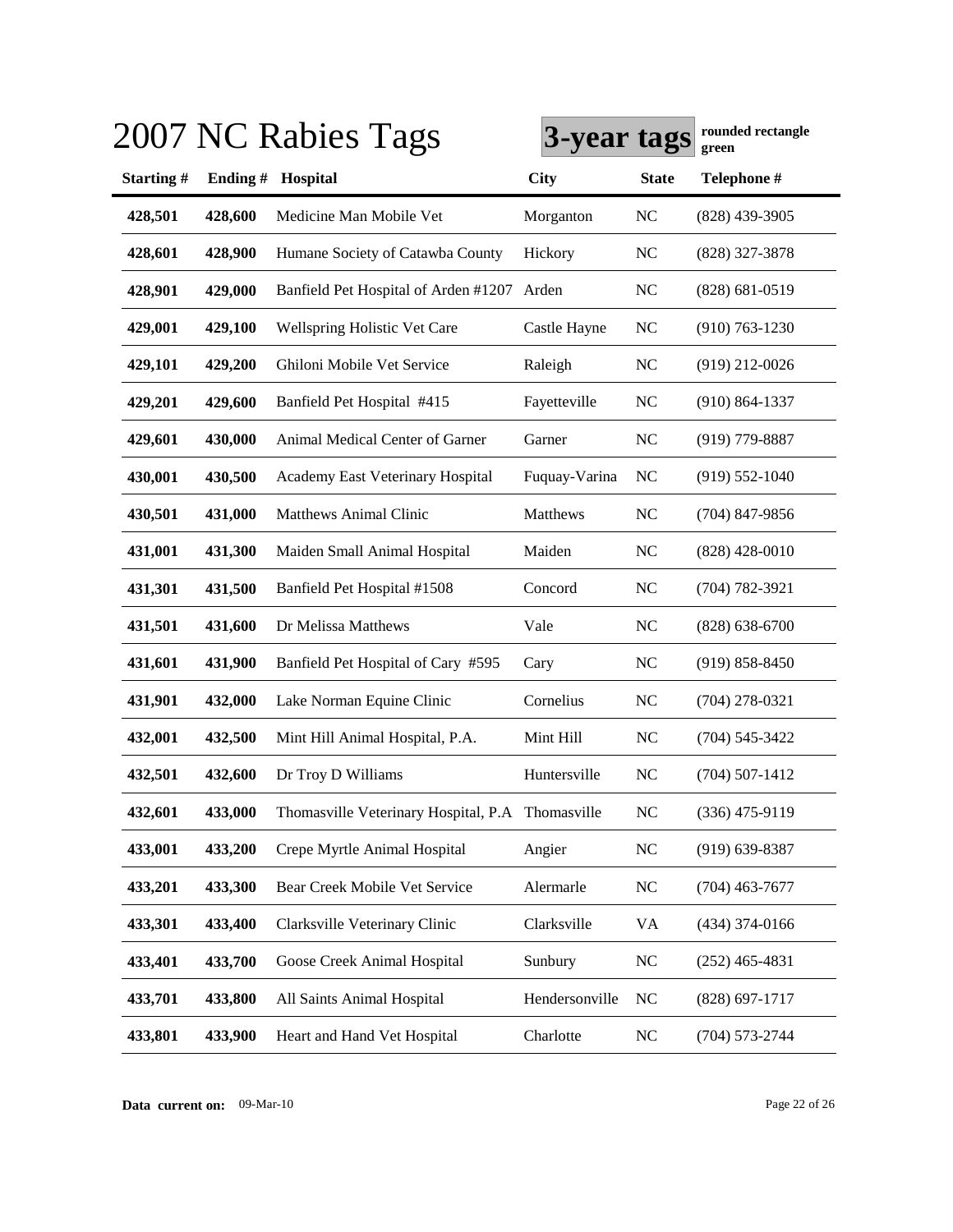|           |         | 2007 NC Rabies Tags                          | 3-year tags          |                | rounded rectangle<br>green |
|-----------|---------|----------------------------------------------|----------------------|----------------|----------------------------|
| Starting# | Ending# | Hospital                                     | <b>City</b>          | <b>State</b>   | Telephone #                |
| 433,901   | 434,000 | <b>Creature Comforts Animal Hospital</b>     | Cary                 | N <sub>C</sub> | $(919)$ 387-3435           |
| 434,001   | 434,500 | Newton Veterinary Clinic                     | Newton               | NC             | $(828)$ 464-5020           |
| 434,501   | 435,000 | Charlotte/Mecklenburg Animal Contr           | Charlotte            | N <sub>C</sub> | $(704)$ 336-6695           |
| 435,001   | 435,100 | Banfield Pet Hospital - Hickory #418 Hickory |                      | NC             | $(828)$ 261-0356           |
| 435,101   | 435,300 | Banfield Pet Hospital Garner #597            | Garner               | N <sub>C</sub> | $(919)$ 661-1926           |
| 435,301   | 435,500 | The Veterinary Hosp. of Pleasant Gar         | Greensboro           | N <sub>C</sub> | $(336)$ 676-8387           |
| 435,501   | 435,600 | <b>NCSU CVM Mobile Surgery</b>               | Raleigh              | N <sub>C</sub> | $(919) 606 - 2752$         |
| 435,601   | 435,800 | <b>Fuquay Veterinary Hospital</b>            | Fuquay-Varina        | N <sub>C</sub> | $(919) 552 - 7200$         |
| 435,801   | 435,900 | The Country Vet Shop                         | Waxhaw               | N <sub>C</sub> | $(704)$ 243-2410           |
| 435,901   | 436,000 | Lake Country Animal Hospital                 | Roanoke Rapids NC    |                | $(252)$ 308-1882           |
| 436,001   | 436,100 | Oak Ridge Animal Hospital                    | Greensboro           | <b>NC</b>      | $(336) 665 - 0002$         |
| 436,101   | 436,300 | Lazy 5 Ranch Veterinary Services             | Salisbury            | N <sub>C</sub> | $(704)$ 636-1100           |
| 436,301   | 436,700 | Keel's Critter Mobile Service                | Robersonville        | NC             | $(252) 531 - 4105$         |
| 436,701   | 436,800 | Willowrun Veterinary Hospital                | Smithfield           | <b>NC</b>      | $(919)$ 934-1504           |
| 436,801   | 436,900 | Town and Country Veterinary Hospit           | Apex                 | <b>NC</b>      | $(919)$ 363-6363           |
| 436,901   | 437,000 | Charlotte/Mecklenburg Animal Contr           | Charlotte            | <b>NC</b>      | $(704)$ 336-6695           |
| 437,001   | 437,200 | <b>AARF SUSPENDED</b>                        | <b>Winston Salem</b> | NC             | $(336)$ 926-9269           |
| 437,201   | 437,400 | Henderson County Animal Services             | Hendersonville       | <b>NC</b>      | $(828)$ 697-4723           |
| 437,401   | 437,900 | Care First Animal Hospital at Glenwo         | Raleigh              | NC             | $(919) 783 - 7387$         |
| 437,901   | 438,200 | Oberlin Animal Hospital                      | Raleigh              | <b>NC</b>      | $(919) 832 - 3107$         |
| 438,201   | 438,400 | Animal Care Clinic of Concord                | Concord              | <b>NC</b>      | $(704)$ 786-6669           |
| 438,401   | 438,500 | Dr Gene Nemechek                             | Wilson               | <b>NC</b>      | $(252)$ 291-0558           |
| 438,501   | 438,600 | Veterinary Express Mobile Clinic             | Raleigh              | <b>NC</b>      | $(919)$ 577-2243           |
|           |         |                                              |                      |                |                            |

**Data current on:** 09-Mar-10 Page 23 of 26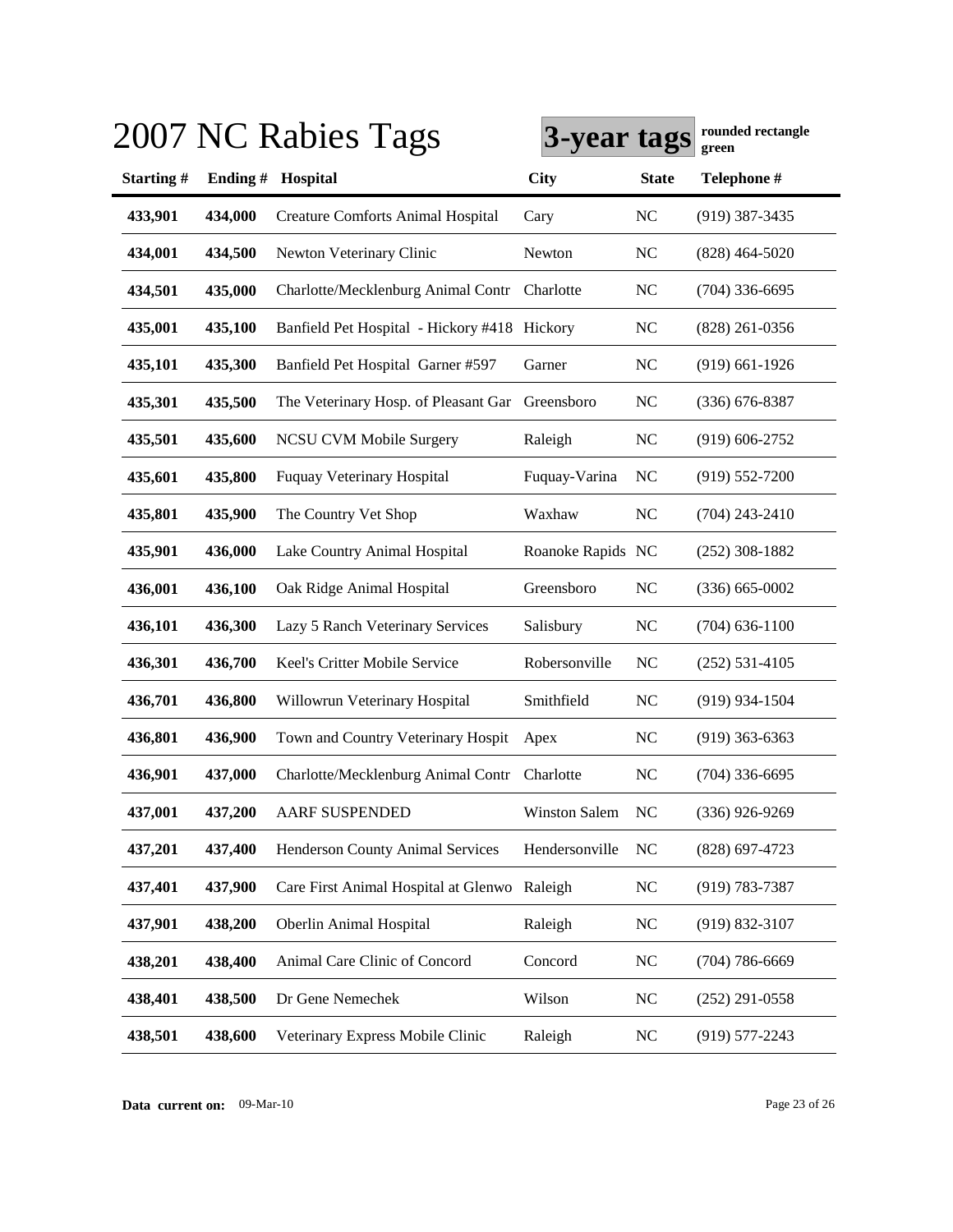|           |         | 2007 NC Rabies Tags                 | 3-year tags         |                | rounded rectangle<br>green |
|-----------|---------|-------------------------------------|---------------------|----------------|----------------------------|
| Starting# | Ending# | Hospital                            | <b>City</b>         | <b>State</b>   | Telephone #                |
| 438,601   | 438,800 | Mocksville Animal Hospital          | Mocksville          | N <sub>C</sub> | $(336)$ 413-6011           |
| 438,801   | 438,900 | Heart and Hand Vet Hospital         | Charlotte           | <b>NC</b>      | $(704) 573 - 2744$         |
| 438,901   | 439,000 | Ansede Animal Hospital              | Raleigh             | <b>NC</b>      | $(919)$ 661-1515           |
| 439,001   | 439,200 | Forest Hills Veterinary Hospital    | Wilmington          | <b>NC</b>      | $(910)$ 362-9955           |
| 439,201   | 439,300 | Banfield Pet Hospital #1413         | Burlington          | <b>NC</b>      | $(336) 524-9106$           |
| 439,301   | 439,400 | Indian Trail Animal Hospital        | <b>Indian Trail</b> | <b>NC</b>      | $(704)$ 821-7040           |
| 439,401   | 439,600 | Dr Gene Nemechek                    | Wilson              | <b>NC</b>      | $(252)$ 291-0558           |
| 439,701   | 439,800 | The Nicks Road Veterinary Clinic    | Mebane              | <b>NC</b>      | $(919)$ 304-2337           |
| 439,801   | 439,900 | Banfield Pet Hospital #1509         | Charlotte           | <b>NC</b>      | $(704) 583 - 9440$         |
| 439,901   | 440,100 | Dr Gene Nemechek                    | Wilson              | <b>NC</b>      | $(252)$ 291-0558           |
| 440,101   | 440,500 | Banfield Pet Hospital of Cary #595  | Cary                | <b>NC</b>      | $(919) 858 - 8450$         |
| 440,501   | 441,000 | Lake Norman Animal Hospital, P.A.   | Mooresville         | <b>NC</b>      | $(704)$ 664-7387           |
| 441,001   | 441,100 | Brookwood Veterinary Clinic, P.A.   | Raleigh             | <b>NC</b>      | $(919)$ 779-2940           |
| 441,101   | 441,300 | Poplar Animal Hospital              | Concord             | <b>NC</b>      | $(704)$ 795-7200           |
| 441,301   | 441,500 | Lewis Veterinary Clinic, P.A.       | Stoneville          | <b>NC</b>      | $(336)$ 623-1953           |
| 441,501   | 441,700 | Commonwealth Animal Hospital        | Charlotte           | <b>NC</b>      | $(704)$ 370-0767           |
| 441,701   | 442,000 | Lenoir Veterinary Hospital          | Lenoir              | <b>NC</b>      | $(828)$ 728-6713           |
| 442,001   | 442,100 | Falls Village Veterinary Hospital   | Raleigh             | <b>NC</b>      | $(919) 847 - 0141$         |
| 442,101   | 442,200 | Spay Neuter Vet Clinic of Sandhills | Vass                | <b>NC</b>      | $(910)$ 692-3499           |
| 442,201   | 442,400 | Johnston Animal Hospital PC         | Smithfield          | NC             | $(919)$ 934-3511           |
| 442,501   | 442,700 | Banfield Pet Hospital N Durham #5   | Durham              | <b>NC</b>      | $(919) 620 - 8142$         |
| 442,701   | 442,900 | Animal Hospital of Boone            | Boone               | <b>NC</b>      | $(828)$ 264-7113           |
| 442,901   | 443,000 | Legion Road Animal Clinic           | Chapel Hill         | $\rm NC$       | $(919)$ 933-3331           |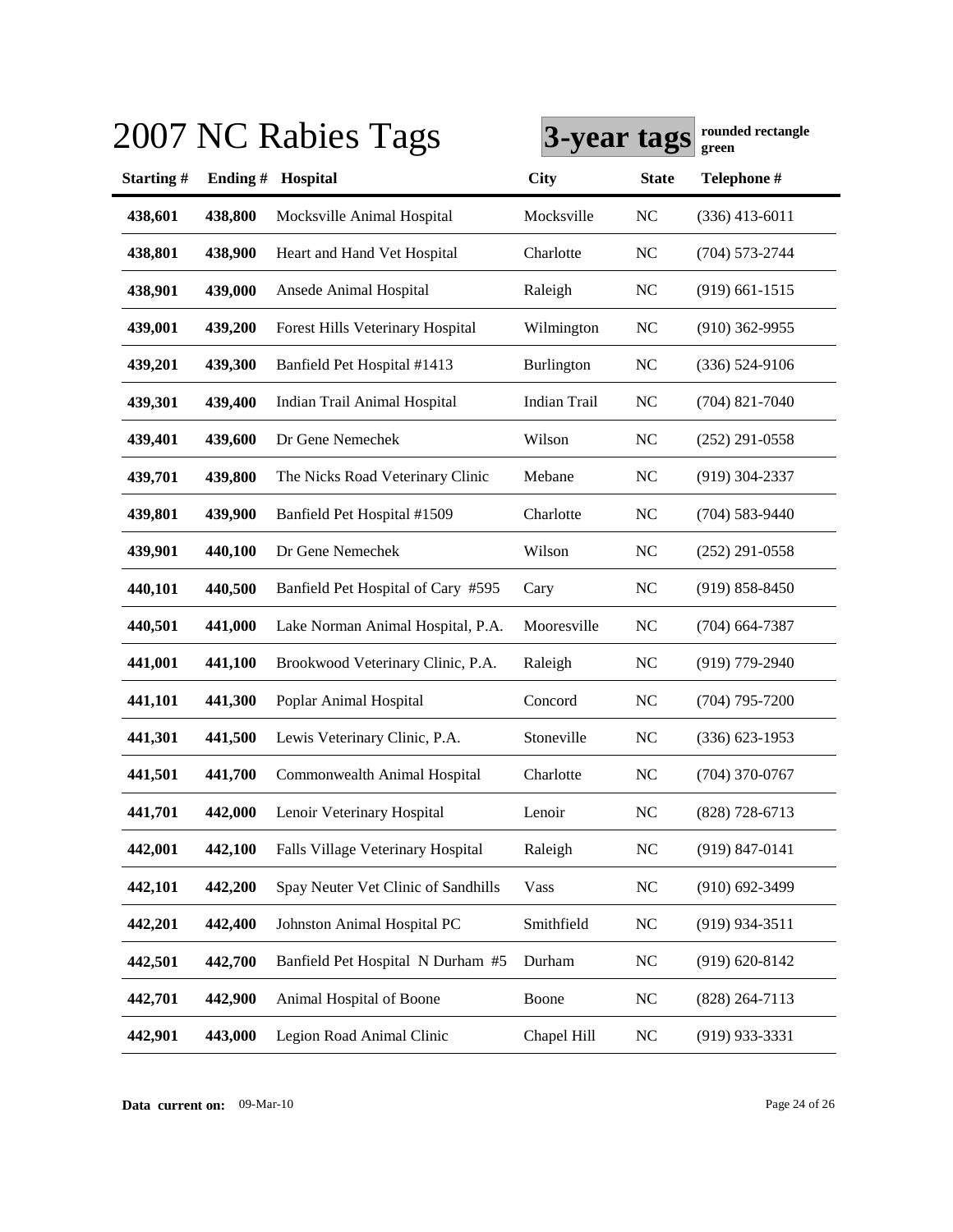|           |         | 2007 NC Rabies Tags                   | 3-year tags    |                | rounded rectangle<br>green |
|-----------|---------|---------------------------------------|----------------|----------------|----------------------------|
| Starting# | Ending# | Hospital                              | <b>City</b>    | <b>State</b>   | Telephone #                |
| 443,001   | 443,100 | <b>Six Forks Animal Hospital</b>      | Raleigh        | N <sub>C</sub> | $(919)$ 847-5854           |
| 443,101   | 443,300 | <b>Bunn Animal Hospital</b>           | <b>Bunn</b>    | N <sub>C</sub> | $(919)$ 496-7401           |
| 443,301   | 443,400 | Roxboro Road Veterinary Hospital C    | Durham         | N <sub>C</sub> | $(919)$ 477-9711           |
| 443,401   | 443,500 | <b>Plantation Animal Hospital</b>     | Clayton        | N <sub>C</sub> | $(919)$ 359-9977           |
| 443,501   | 443,600 | Northlake Animal Hospital             | Cleveland      | N <sub>C</sub> | $(704)$ 278-3334           |
| 443,601   | 443,800 | Pet Sound Animal Hospital             | Cary           | N <sub>C</sub> | $(919) 851 - 4114$         |
| 443,801   | 443,900 | Lannon's Animal Hospital              | Elizabeth City | <b>NC</b>      | $(252)$ 335-7708           |
| 443,901   | 444,000 | <b>Boulevard Animal Hospital</b>      | Raleigh        | <b>NC</b>      | $(919) 828 - 7468$         |
| 444,001   | 444,100 | <b>Locust Animal Clinic</b>           | Locust         | N <sub>C</sub> | $(704) 888 - 6590$         |
| 444,101   | 444,600 | <b>Caswell Veterinary Service</b>     | Yanceyville    | <b>NC</b>      | $(336) 694 - 6321$         |
| 444,601   | 444,700 | Animal Medical Center of Garner       | Garner         | NC             | $(919)$ 779-8887           |
| 444,701   | 444,800 | Veterinary Express Mobile Clinic      | Raleigh        | <b>NC</b>      | $(919) 577 - 2243$         |
| 444,801   | 444,900 | <b>Tyson Animal Hospital</b>          | Durham         | N <sub>C</sub> | $(919) 544 - 8297$         |
| 444,801   | 444,900 | <b>Tyson Animal Hospital</b>          | Durham         | N <sub>C</sub> | $(919) 544 - 8297$         |
| 445,301   | 445,400 | The Carolinas Animal Hospital         | Charlotte      | <b>NC</b>      | $(704) 588 - 9788$         |
| 445,401   | 445,600 | Cherryville Animal Hospital           | Cherryville    | NC             | $(704)$ 435-5475           |
| 445,601   | 445,700 | Veterinary House Calls of Hickory     | Hickory        | <b>NC</b>      | (828) 345-1998             |
| 445,701   | 445,800 | Banfield Pet Hospital Raleigh #059    | Raleigh        | NC             | $(919) 790 - 8337$         |
| 445,801   | 446,000 | Banfield Pet Hospital of Cary #595    | Cary           | <b>NC</b>      | $(919) 858 - 8450$         |
| 446,001   | 446,100 | Banfield Pet Hospital - Sou. Pines #1 | Aberdeen       | <b>NC</b>      | $(910)$ 692-4931           |
| 446,101   | 446,200 | Four Paws Veterinary Hospital         | Southport      | <b>NC</b>      | $(910)$ 457-7387           |
| 446,201   | 446,400 | Chatham Animal Hospital, Inc.         | Cary           | <b>NC</b>      | $(919)$ 469-8114           |
| 446,401   | 446,500 | Long Animal Hospital                  | Charlotte      | $NC$           | $(704)$ 523-2996           |